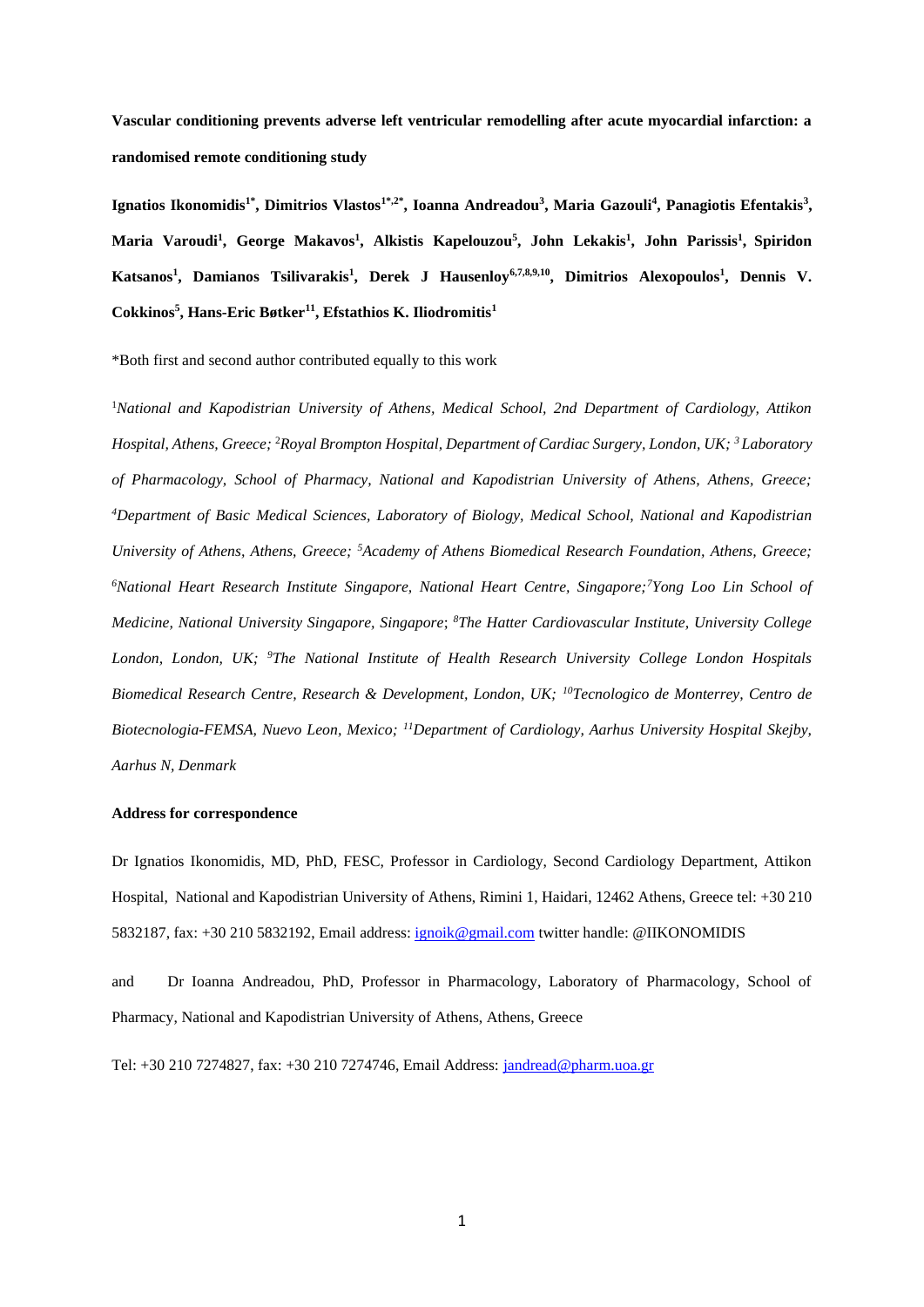#### **Abstract**

**Aims:** Remote ischemic conditioning (RIC) alleviates ischemia-reperfusion injury via several pathways, including micro-RNAs (miRs) expression and oxidative stress modulation. We investigated the effects of RIC on endothelial glycocalyx, arterial stiffness, LV remodelling, and the underlying mediators within the vasculature as a target for protection. **Methods & Results:** We block-randomised 270 patients within 48h of STEMI post-PCI to either one or two cycles of bilateral brachial cuff inflation, and a control group without RIC. We measured: a) the perfusion boundary region (PBR) of the sublingual arterial microvessels to assess glycocalyx integrity; b) the carotid-femoral pulse wave velocity (PWV); c) miR-144,-150,-21,-208, nitrate-nitrite (NOx) and malondialdehyde (MDA) plasma levels at baseline (T0) and 40 minutes after RIC onset (T3); and d) LV volumes at baseline and after one year. Compared to baseline, there was a greater PBR and PWV decrease, miR-144 and NOx levels increase (p<0.05) at T3 following single- than double-cycle inflation (PBR:ΔT0-T3=0.249±0.033 vs  $0.126 \pm 0.034$  μm, p=0.03 and PWV:0.4 $\pm 0.21$  vs  $-1.02 \pm 0.24$  m/s, p=0.03). Increased miR-150,-21,-208 (p<0.05) and reduced MDA was observed after both protocols. Increased miR-144 was related with PWV reduction (r=0.763, p<0.001) after the first-cycle inflation in both protocols. After one year, single-cycle RIC was associated with LV end-systolic volume reduction (LVESV) >15% (odds-ratio of 3.75,p=0.029). miR-144 and PWV changes post-RIC were interrelated and associated with LVESV reduction at follow-up ( $r=0.40$  and 0.37,  $p<0.05$ ), in the single cycle RIC. **Conclusion:** RIC evokes "vascular conditioning" likely by upregulation of cardio-protective microRNAs, NOx production, and oxidative stress reduction, facilitating reverse LV remodelling.

**Clinical Trial Registration**: http://www.clinicaltrials.gov. Unique identifier: NCT03984123

**Key words:** ischemia-reperfusion injury; remote conditioning; arterial stiffness; oxidative stress; endothelial glycocalyx; remodelling

### **Funding**

This work has been supported by the EU-CARDIOPROTECTION COST (European Cooperation in Science and Technology-Action) (CA16225) and Hellenic Society of Cardiology.

## **Conflicts of interest/Competing interests**

The authors have no relevant financial or non-financial interests to disclose.

#### **Ethics approval**; **consent to participate**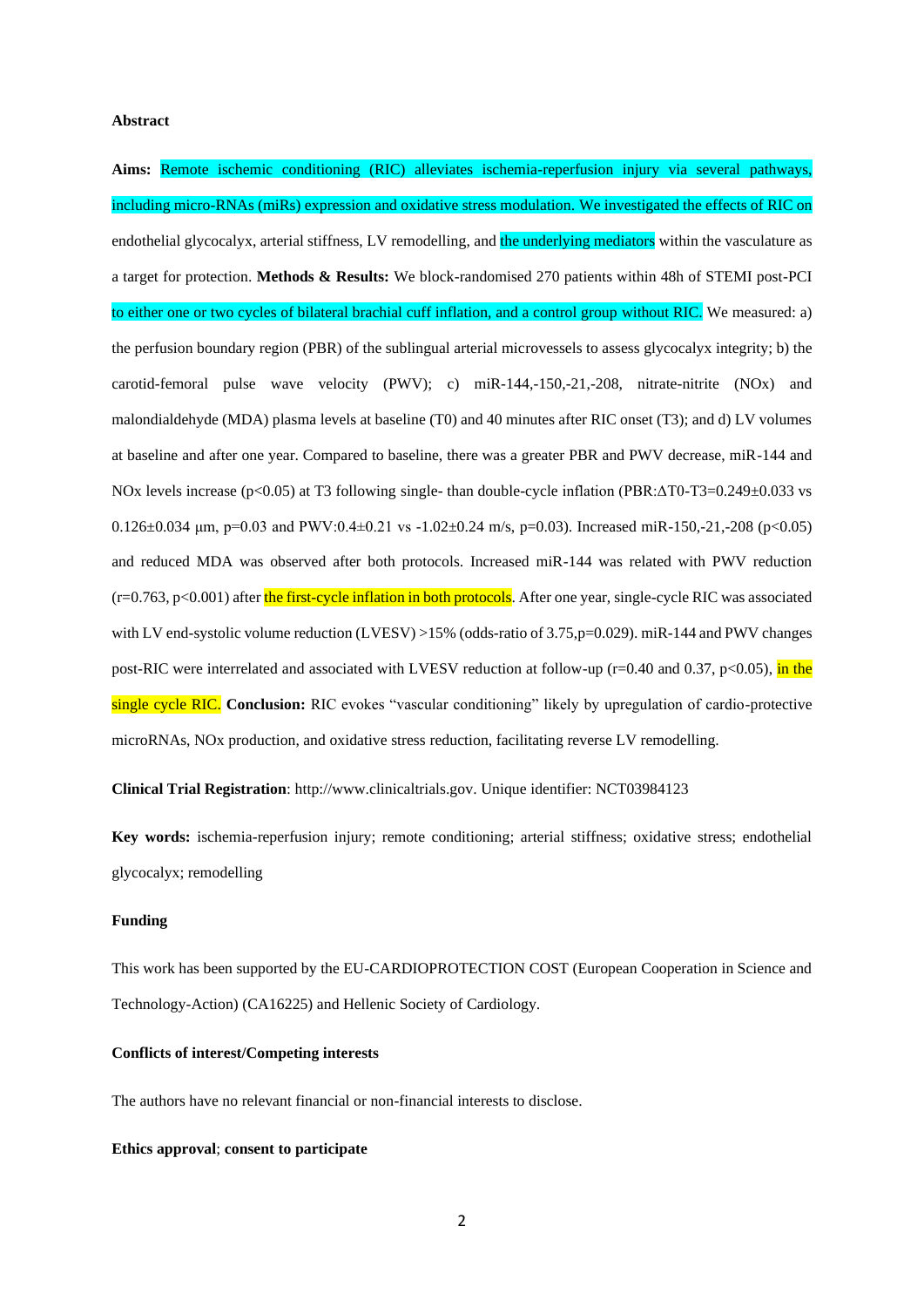The study was approved by the University General Hospital "Attikon" Institutional Review Board, conforms to the principles outlined in the Declaration of Helsinki, and is registered at the US National Institutes of Health (ClinicalTrials.gov: #NCT03984123). In addition, all participants gave their written informed consent.

## **Consent for publication**

## Not applicable

### **Availability of data and material**

The datasets generated during and/or analysed during the current study are not publicly available due to confidentiality reasons but are available from the corresponding author on reasonable request.

## **Code availability**

#### Not applicable

#### **Authors' contributions**

II: Analysis and interpretation of data, critical content revision, and final version approval; DV: Analysis and interpretation of data, drafting and critical content revision, and final version approval; IA: Acquisition of biochemical data, Critical content revision, final version approval; MG: Acquisition of biochemical data; PE: Acquisition of biochemical data; MV: Acquisition of vascular function data; GM: Acquisition of echocardiography data; AK: Acquisition of biochemical data; JL: Critical content revision; JP: Critical content revision; SK: Acquisition of echocardiography data; DT: Acquisition of echocardiography data; DJH: Critical content revision; DA: Critical content revision; DVC: Critical content revision; H-EB: Critical content revision; EKI: Study design, interpretation of data, critical content revision, and final version approval.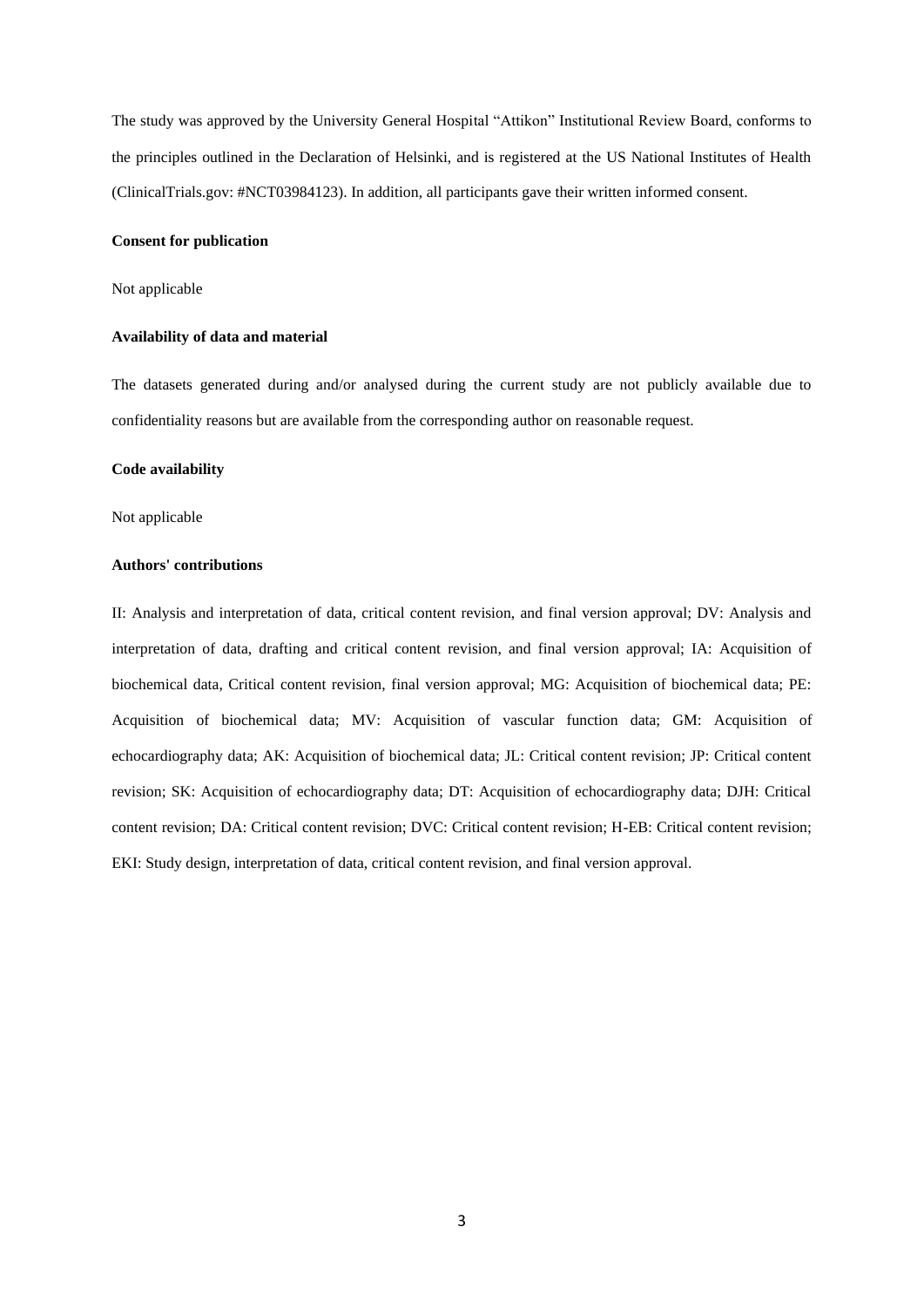#### **Introduction**

Ischemia-reperfusion injury (IRI) may limit the beneficial effects of primary percutaneous coronary intervention (PCI) on myocardial salvage in patients with ST-elevation myocardial infarction (STEMI) [21]. Remote ischemic conditioning (RIC), with application of brief episodes of ischemia and reperfusion in vascular beds distant to the organ at risk, activates a protective phenotype against IRI [17]. It confers reduced myocardial infarct size and improved myocardial salvage index, decreases the need for pharmacological and mechanical haemodynamic support, and induces superior recovery of left ventricular (LV) systolic function after STEMI [11], with mixed evidence regarding its impact on cardiac mortality and hospitalisation for heart failure [11, 15]. In addition, sevenday RIC improves local and systemic endothelial function and microcirculation in healthy humans [32]. However, the role of RIC on vascular function in STEMI post-PCI patients and the mechanism of its possible protective action has not been evaluated.

Endothelial glycocalyx consists of glycoproteins and proteoglycans that form a surface layer, preventing the direct contact between blood cells and vascular endothelium [44]. It is damaged after exposure to atherogenic risk factors, including hyperglycaemia, dyslipidaemia, hypertension, and smoking [36], and by IRI [20], contributing to coronary microvascular injury (resulting in oedema, vasomotion impairment, coronary microembolization, capillary destruction and haemorrhage). In turn, coronary microvascular injury adversely affects ventricular function and remodelling, and is associated with increased incidence of cardiovascular complications and mortality [20]. Increased oxidative stress appears to play an important role, since reactive oxygen species (ROS) induce an acute but reversible impairment of glycocalyx structure [51]. In addition to the coronary circulation, endothelial function of the peripheral arteries is also impaired following AMI with the maximal disturbance observed during the first 24 to 72 hours post AMI [2,12], while its assessment within 24 hours of the index event has been shown to predict infarct extension and adverse LV remodelling [2]. Furthermore, endothelial glycocalyx impairment assessed by sublingual microscopy has been associated with microvascular angina, providing additional evidence that the properties of the peripheral arterial system may reflect the state of the coronary microvasculature [31]. In the context of RIC investigation, this method of endothelial glycocalyx integrity measurement might be preferable to assessment of endothelial function using measurement of the flowmediated dilation (FMD) of the brachial artery. This is because it obviates the need for an additional ischemiahyperaemia cycle provoked by the extra cuff inflation needed for the FMD study, which would confound the total ischemic burden and stimulus timing of our intervention. Moreover, endothelial glycocalyx integrity is a measure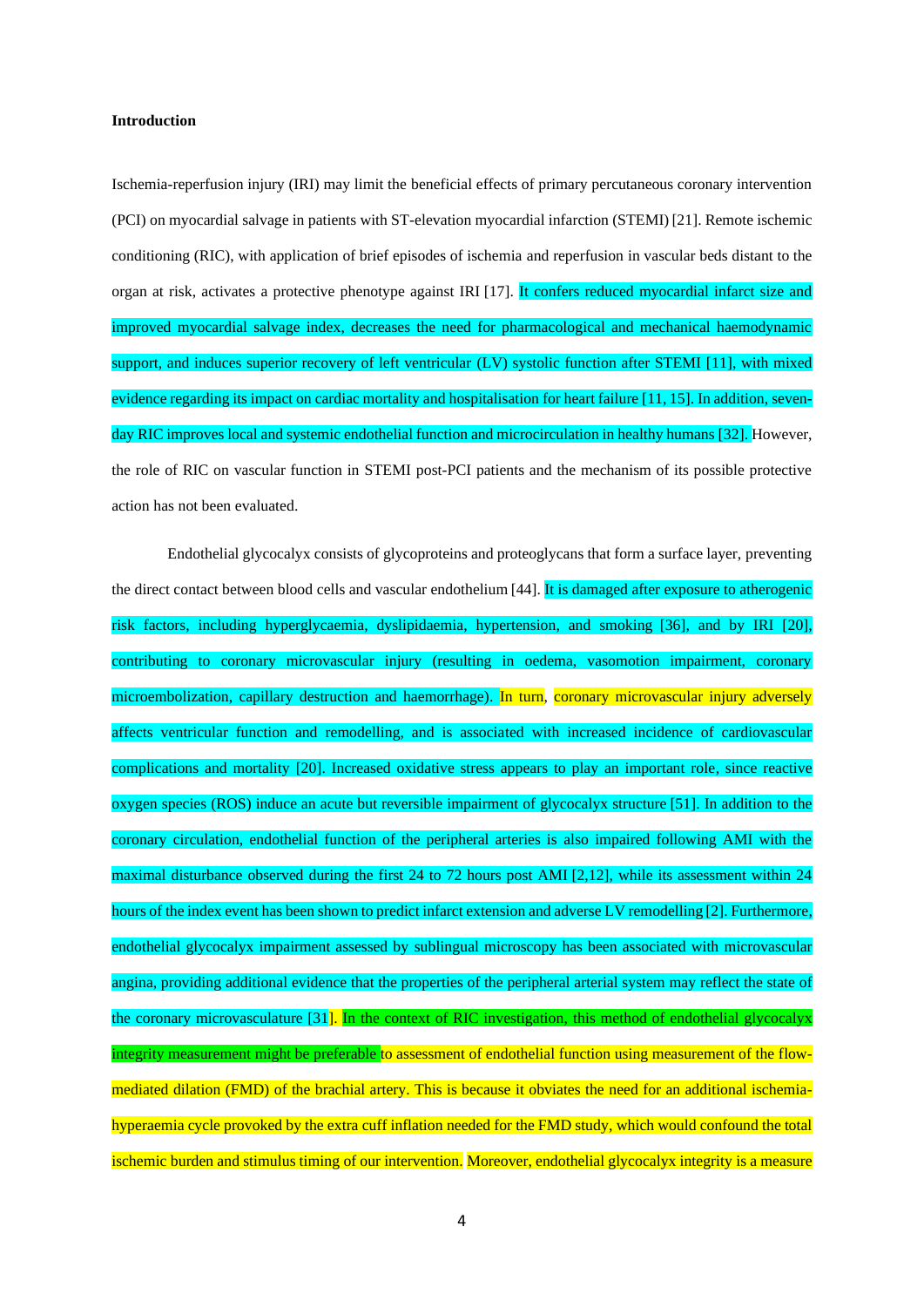of vascular permeability, while FMD measurement mainly quantifies the capability of NO production by the endothelium. Although RIC has been demonstrated to improve peripheral [17] and coronary endothelial function [19,43] and to reduce the oxidative stress burden associated with IRI [40], its effects on glycocalyx properties have not been defined.

Following AMI, a non-contractile and expanding infarcted zone of scar tissue is formed. This expansion leads to an increased volume load, which in turn augments the pressure load exerted on non-infarcted regions resulting in adverse LV remodelling. Long-term LV remodelling after AMI may last for up to 2 years after the index event and is associated with cardiovascular mortality [18]. Endothelial dysfunction [2], NO bioavailability, and oxidative stress are recognised among the factors contributing to its progression [5]. Nitrate (NO<sub>3</sub>) and nitrite  $(NO<sub>2</sub>)$  have recently been shown to function as recycling substrates in a process of NO regeneration, which is independent of the classic L-arginine-NO-synthase (NOS) pathway [47]. Thus, the nitrate-nitrite (NOx) pool could be perceived as a reservoir of NO bioactivity that complements NOS in states of low-oxygen tension, such as during AMI and could further contribute to vascular protection and myocardial protection post-RIC [6].

RIC is associated with arterial stiffness alleviation in patients with stable ischemic heart disease [61]. Increased arterial stiffness augments LV afterload and decreases diastolic coronary perfusion [56], reducing oxygen supply to demand ratio. Thus, arterial stiffening may contribute to adverse LV remodelling and thus, to poor prognosis post-AMI [9]. However, the effects of RIC on arterial elastic properties and their interaction with LV remodelling in AMI patients remain unclear.

MicroRNAs (MiRs) are small, single stranded, non-coding RNA molecules that regulate posttranscriptional gene expression in response to cellular or environmental stimuli [60]. MicroRNA-144 (miR-144) has been recognised as an important mediator [39] implicated in RIC signalling both in vascular and myocardial cells. Moreover, miR-150 inhibits apoptosis and fibrosis in the setting of animal models of myocardial IRI [53]. Additionally, miR-21 has been demonstrated to mediate cardio-protection in coronary artery bypass graft (CABG) patients undergoing remote ischemic conditioning [10]. On the contrary, miR-208 exerts deleterious effects by way of hypertrophy and adverse remodelling induction [45]. However, the effects of RIC on miRs involved in cardiac and vascular function are not fully investigated in the clinical setting.

Oxidative stress enhancement constitutes an important component of IRI [4]. Biomembrane polyunsaturated lipid peroxidation by ROS generated during abrupt reperfusion generates malondialdehyde (MDA) [4]; indeed, increased MDA levels have been reported following PCI and thrombolysis for STEMI [40].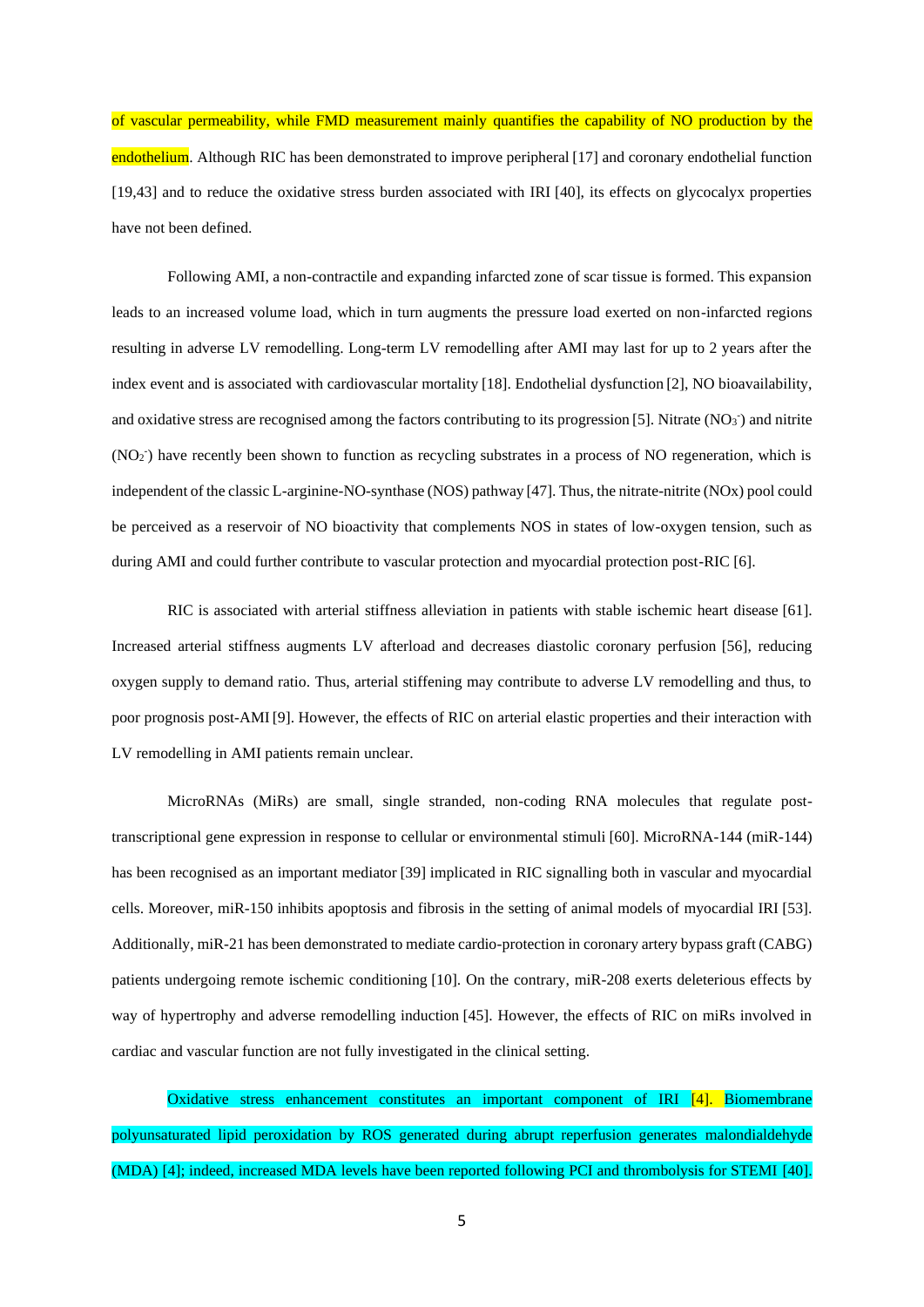Studies in patients with systemic inflammatory disease have linked increased MDA with impaired LV function and its reduction after treatment with a concomitant LV function improvement [25]. In this respect, RIC reduces lipid peroxidation with attendant decreased MDA levels [40], and thus may induce improvement of myocardial function post-PCI in STEMI. In addition, IRI evokes a systemic inflammatory response with significantly increased IL-6 levels [49]. This results in enhanced neutrophil adherence to the cardiovascular endothelium, with deleterious effects [49]. Similarly, IL-6 pathway appears to mediate vascular inflammation in various disease processes [1]. RIC has been reported to decrease IL-6 levels in animal models of systemic inflammation and ischemia [34], but its effects on IL6 production post-STEMI have not been clearly defined.

Based on the above observations, the aim of the present study was to determine the "vascular conditioning" potential of RIC by investigating its effects on endothelial glycocalyx, arterial stiffness, and oxidative stress burden after primary PCI, as well as to identify the role of specific miRs , NOx and IL-6 production on vascular function early post MI. With regards to the implemented protocols, there is evidence supporting that a total ischemic period of 5 to 10 minutes may confer the optimum ischemic conditioning stimulus [3, 35], while 5 minutes of ischemic inflation induce maximal shear-mediated NO release and vasodilation in FMD studies [14]. Additionally, a single 5-minute inflation-deflation cycle has been demonstrated to confer increased nitrite levels and attendant cyto-protection, both of which progressively weaned following each additional ischemic cycle [7]. Based on the above, we utilised either a single or a double 5-minute cycle ischemic inflation to explore the potential effects of each RIC protocol on "vascular conditioning". Additionally, we intended to shed light on any possible contribution of "vascular conditioning" to long-term reverse LV remodelling.

## **Methods**

#### **Study design and population**

The present study was a prospective, randomized trial conducted at the Second Department of Cardiology in Attikon University Hospital, which entailed an acute and a chronic phase. Two hundred seventy patients with STEMI after primary PCI (mean age 53±16 years, 84% male) were recruited and underwent block randomisation (block size 9) to either one (single-cycle, n=90), or two 5-min cycles of bilateral brachial cuff inflations, separated by 5 minutes (double-cycle, n=90), or no cuff inflation (control group, n=90) added to standard care. Randomisation was assigned to a team member who was unmasked to group allocation and was performed via a website generator (Sealed Envelope, London, UK). Data collection and outcome assessment was performed only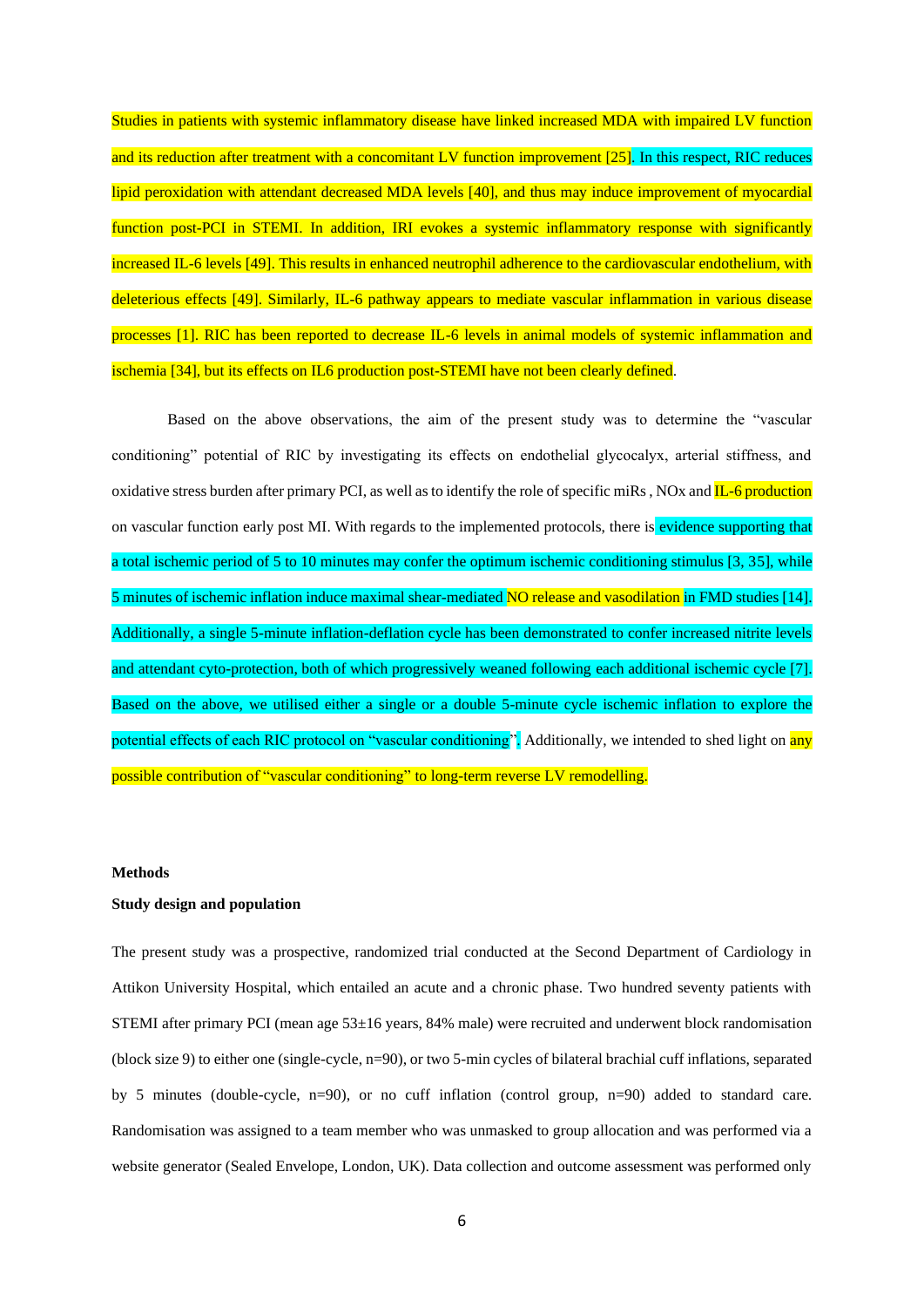by members blinded to group allocation. We chose to apply RIC within 48 h after primary PCI (36 $\pm$ 12h), in an effort to induce "vascular conditioning" during the period of maximum endothelial dysfunction [2]. Οur first protocol utilized two ischemic stimuli by bilateral brachial cuff inflation at 200 mmHg for 5 minutes [35], separated by 5 minutes, after a baseline vascular function assessment (T0). Each ischemic stimulus was followed by a vascular function assessment (T1, T2), with a final assessment 25 minutes after the second cuff deflation (T3). The second protocol was identical to the first, except for the second ischemic stimulus omission; thus, the total ischemic stimulus was either 10 (double-inflation) or 5 minutes (single inflation). Both protocols were preceded by a sham procedure, by way of cuff placement around the ordinary brachial position without inflation. Blood samples were drawn at baseline (T0) and at protocol termination (T3). Αll patients were in sinus rhythm, while exclusion criteria included age>85 years, cardiogenic shock or Killip class>2 during the index event, administration of nitrates, history of previous known coronary artery or other cardiovascular disease, previous PCI or coronary artery bypass surgery (CABG), as well chronic inflammatory, systemic, or malignant disease. All patients were scheduled for 2-dimensional echocardiography examination at 12 months after the index hospitalisation to assess the extent of LV remodelling. The study was approved by the University General Hospital "Attikon" Institutional Review Board, conforms to the principles outlined in the Declaration of Helsinki, and is registered at the US National Institutes of Health (ClinicalTrials.gov: #NCT03984123). In addition, all participants gave their written informed consent.

## **Endothelial glycocalyx assessment**

The perfusion boundary region (PBR) is the cell-poor layer that results from the phase separation of flowing red blood cells (RBC) and plasma on the microvessel luminal surface. It includes the glycocalyx component that allows cell penetration. An increased PBR is consistent with deeper penetration of erythrocytes into the glycocalyx, reflecting impairment of glycocalyx barrier properties and reduced glycocalyx thickness [44]; hence, it represents a standardized, reproducible, operator-independent method for assessment of arterial endothelium glycocalyx properties[44]. We measured the PBR of the sublingual arterial microvasculature (diameter span from 5 to 25 μm) using Sidestream Darkfield imaging (Microscan, Glycocheck, Microvascular Health Solutions Inc., Salt Lake City, UT, USA; figure 2).

## **Arterial stiffness assessment**

Arterial stiffness was assessed by carotid-femoral pulse wave velocity (PWV) [42] using arterial tonometry (Complior, Alam Medical, Vincennes, France; normal values <10 m/s[42]). PWV was calculated as the distance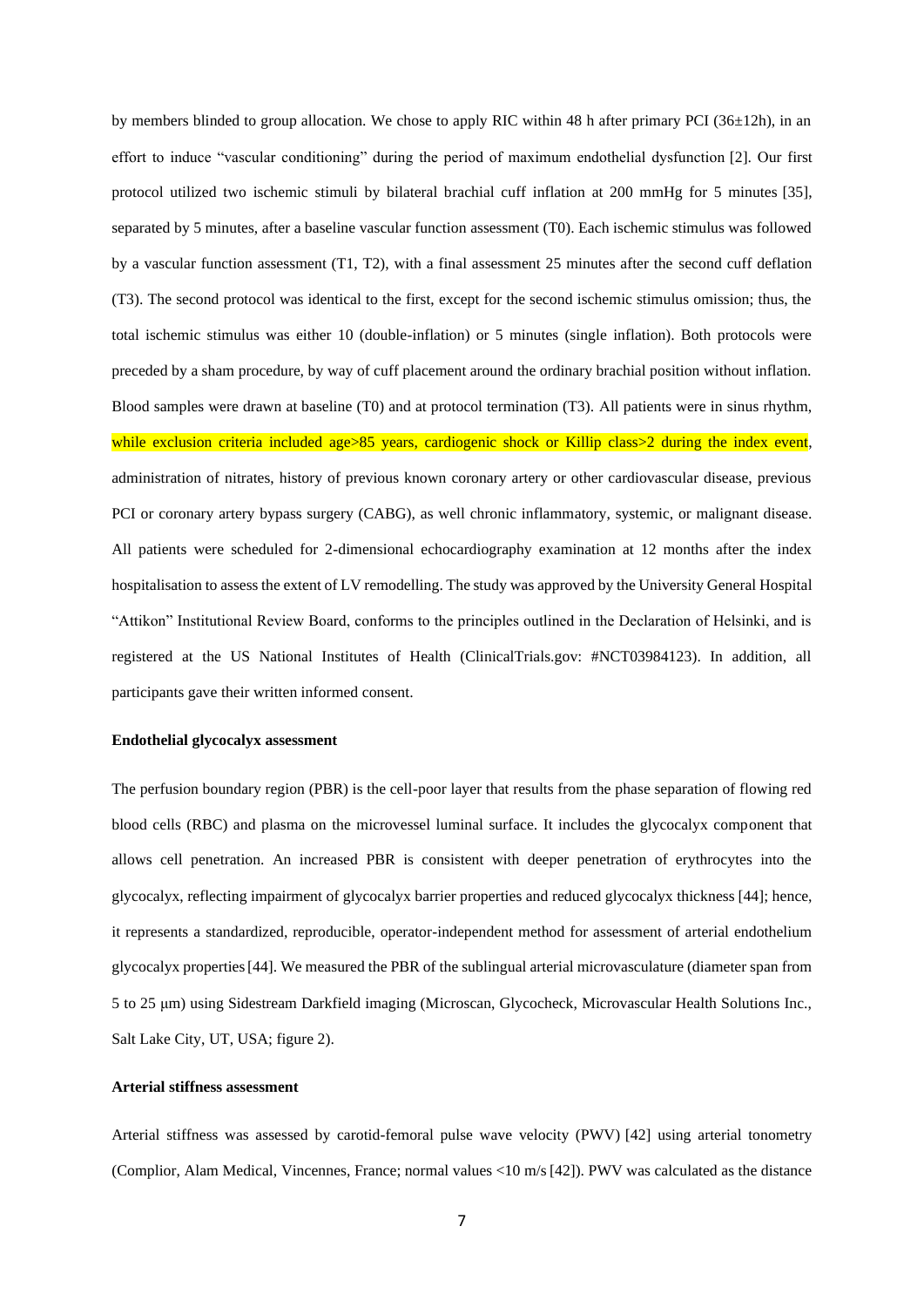between the carotid and femoral arterial pulse palpation site, divided by the respective transit time (m/s). All measurements were performed by the same blinded examiner (intra-observer variability=5%).

#### **Oxidative stress and inflammatory biomarkers**

Malondialdehyde (MDA) was determined spectrophotometrically with a commercial kit (Oxford Biomedical Research, Rochester Hills, Mich, colorimetric assay for lipid peroxidation; measurement range 1-20 nmol/L; 3.39% and 4.75% intra-assay and inter-assay variability respectively) [27]. IL-6 was measured by a highsensitivity immunoassay [human IL-6 Quantikinine (high sensitivity)] that detects values as low as 0.094 (intraassay variability <5%) [24].

#### **Plasma microRNA levels**

Serum miRNAs were obtained from samples using the NucleoSpin miRNA Plasma Kit (MACHEREY-NAGEL GmbH & Co. KG, Duren, Germany**)** according to instructions of the manufacturer (Supplementary file 1).

## **Nitrate-nitrite-nitric oxide pathway**

The concentration of nitrate/nitrite in blood plasma was determined using Griess reaction with a commercially available kit (Cayman's Nitrate/Nitrite Colorimetric Assay Kit 780001) (Supplementary file 1).

#### **LV remodelling**

LV remodelling was assessed by way of two-dimensional echocardiography, using a Vivid 7 or E95 (GE Medical Systems, Horten, Norway) phased array ultrasound system. All studies were digitally stored and analysed by two blinded observers, using a computerised station (Echopac 202 GE, Horten, Norway). LV end-diastolic (LVEDV) and end-systolic volumes (LVESV) were calculated from four-and two-chamber views using the modified Simpson biplane method within 48 hours post PCI before RIC and after 1 year. A cut-off of >15% decrease in LVESV was implemented as a criterium of reverse LV remodelling, as this constitutes a validated reverse remodelling marker in the context of ischemic cardiomyopathy [22, 58].

#### **Statistical analysis**

#### *Power analysis*

In a pilot study of 30 STEMI patients who underwent single-cycle, double-cycle, or no cuff inflation RIC protocol (1:1:1), the response within each subject group for ΔPWV (Τ0-Τ3) was normally distributed with a standard deviation of 1 and the calculated effect size was 0.13 with a correlation among repeated measures of 0.2. Thus,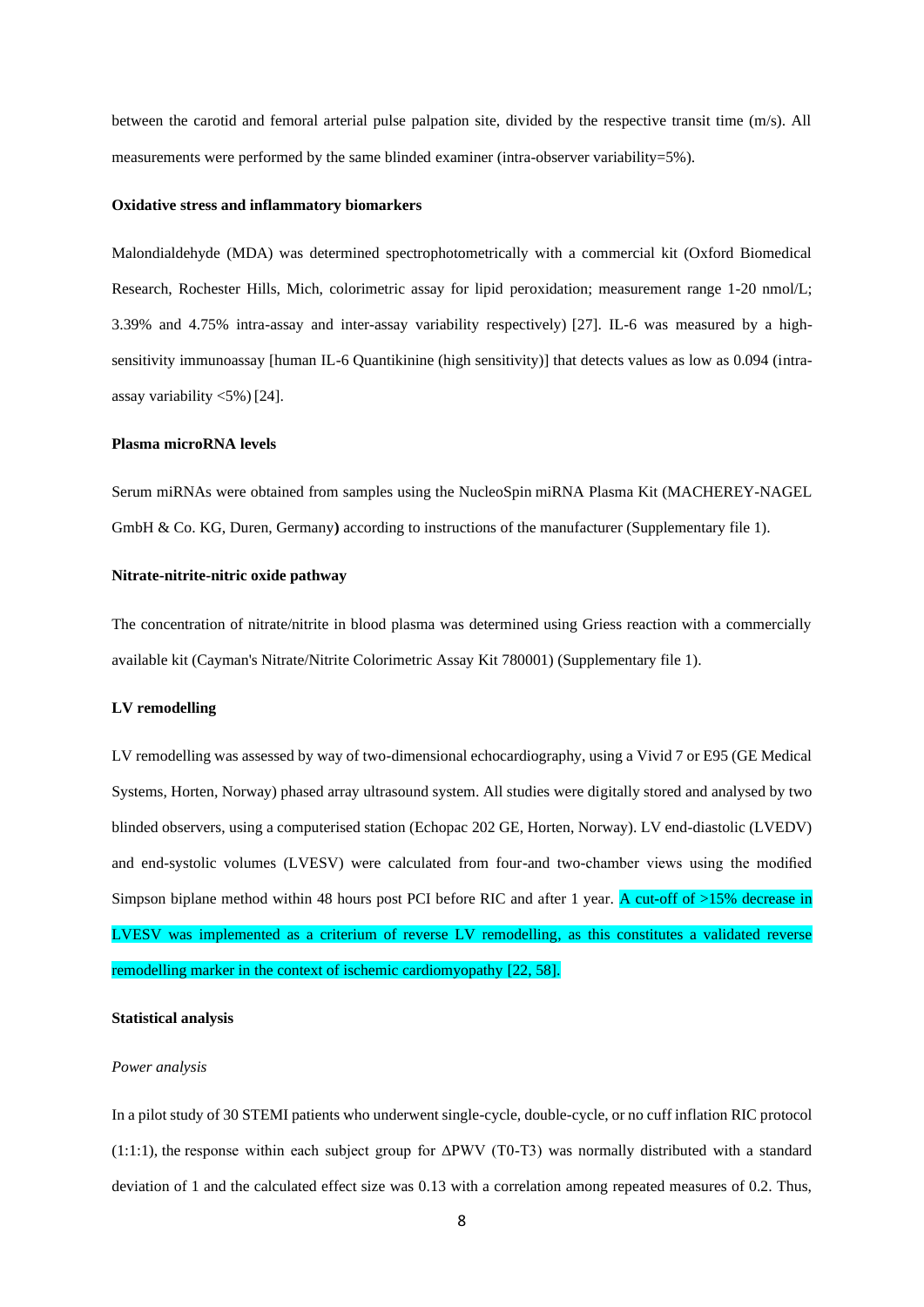we would need 80 patients in each group to reject the null hypothesis that the population means of the singlecycle, double-cycle, and no cuff inflation groups are equal with a probability (power) of 0.8. The Type I error probability associated with the test of this null hypothesis is 0.05 (ANOVA, repeated measures, between factors, G\*Power version 3.1.9.6, University of Kiel, Germany). Assuming a 10% loss of patients during follow up and 5% poor echocardiography images, we decided to include 90 patients in each group.

STATA v.11 and SPSS v.22 were used to analyse the data. The Shapiro-Wilk test was used to examine whether the data were normally distributed, whereas the Levene test was used to examine the homoscedasticity of the data. All non-parametric variables were compared using the Wilcoxon test for comparisons between baseline and post-intervention values and were transformed into ranks for multivariate analysis. In all analyses, we used two tailed tests with  $p<0.05$ . We used parametric (Pearson r) and non-parametric (Spearman rho) correlation coefficients to examine cross-sectional associations. Analysis of variance (ANOVA) for clinical and biological data was performed to test the differences among groups and all non-parametric variables were transformed into ranks before entering the analysis using a previously published methodology [27]. Two-way ANOVA (general linear model, SPSS 22, SPSS Inc, Chicago, Ill) for repeated measurements was applied on the examined vascular function and biochemical markers (at T0, T1, T2, and T3 for the vascular markers and T0 and T3 for biomarkers ) with the parameter of time used as a within-subject factor and the applied protocol, age, sex, BMI, dyslipidaemia, diabetes, hypertension, concomitant medical treatments, MI location, and number of diseased coronary vessels (>70% stenosis) used as between-subject factors; ANCOVA (analysis of covariance) was applied to investigate the effect of the baseline values of the investigated marker and myocardial enzyme elevation. The Greenhouse-Geisser correction was used when the sphericity assumption, as assessed by Mauchly's test, was not met. Post hoc comparisons were performed with Bonferroni correction. A p-value of <0.05 was considered as statistically significant. Inter- and intra-observer variabilities (%) of vascular and biochemical markers were calculated as the SD of the differences between the first and second measurements, and expressed as a percentage of the average value in 30 healthy volunteers. Logistic regression analysis using the presence of LV remodelling at 1-year follow-up as the dependent variable and the application or not of RIC as the independent variable was performed. Similar to the acute phase measurements, ANOVA and ANCOVA were used to examine the effects of age, sex, BMI, dyslipidaemia, diabetes, hypertension, concomitant medical treatments, MI location, myocardial enzymes, number of diseased coronary vessels (>70% stenosis), and baseline values.

## **RESULTS**

### *Study population characteristics*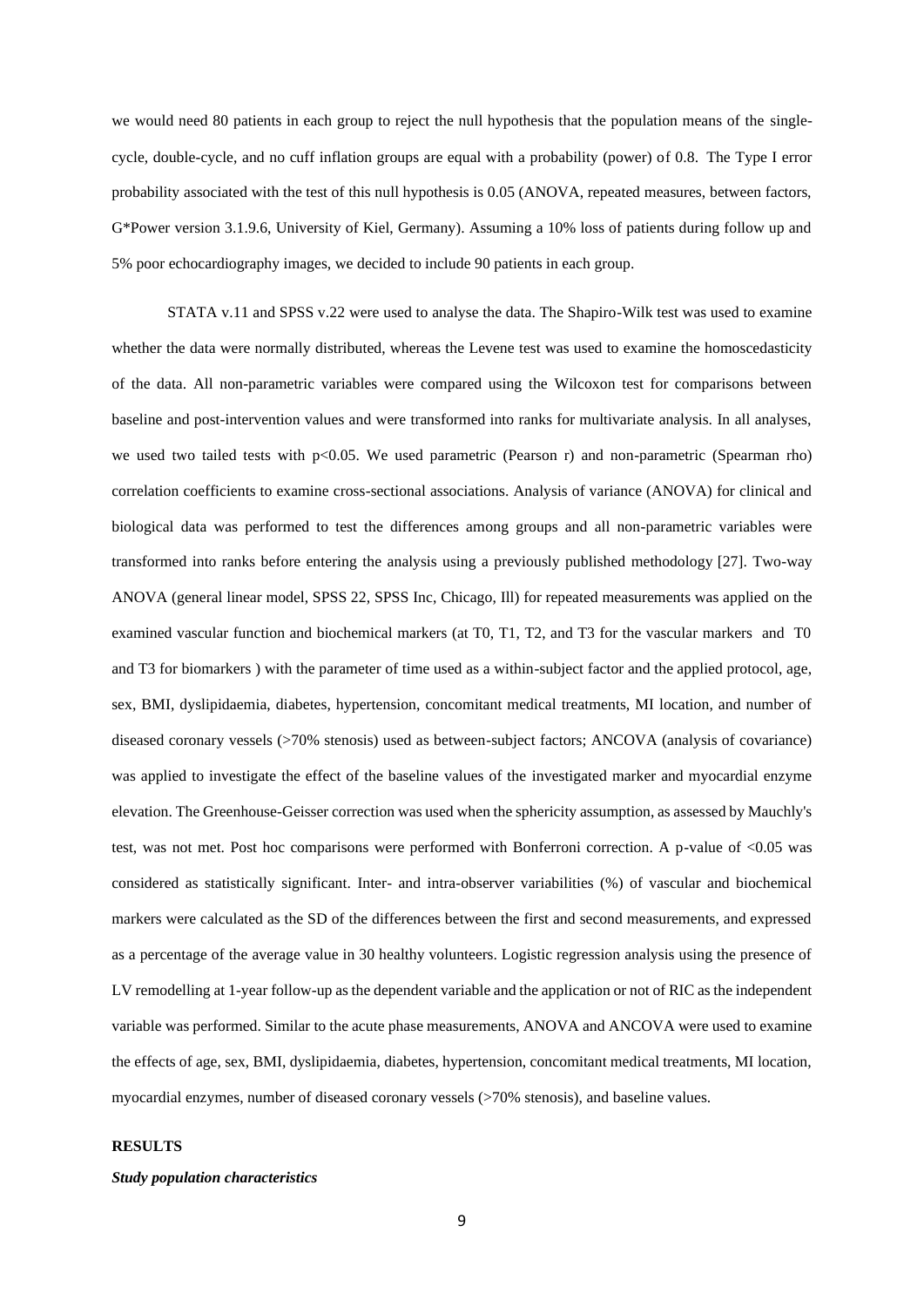Out of the 270 patients, 126 (47%) suffered from an anterior STEMI, 119 (44%) had single-vessel, 123 (45%) two-vessel, and 28 (11%) three-vessel CAD. Median high-sensitivity (hs)-troponin T was 3886 [807-9779] ng/mL. Patients undergoing RIC had similar clinical characteristics to the control patients (p>0.05, Table1). All except three single-cycle, two double-cycle inflation, and 3 control patients had achieved TIMI 3 flow by PCI at angiographic reperfusion assessment. All were free from angina, arrhythmias, and any significant ECG change during PCI. There were no differences in the angiographic or biochemical characteristic of STEMI, time from onset of symptoms to hospital admission, and time from admission to reperfusion (total ischemic time) between the groups assigned to single-, double-cycle inflation, or no RIC (Table 1).

Medical treatment included antiplatelet therapy (aspirin and clopidogrel) and anticoagulation (enoxaparin). Additional bolus infusions of unfractionated heparin (UFH) were given during PCI. β-blockers, ACE inhibitors, and statins were given to all patients. No difference was noted between the drug therapy given to the study groups (Table 1). A participant flow diagram has been submitted as Figure S2.

#### *Glycocalyx barrier properties*

Compared to baseline, all patients had decreased PBR at T2 and T3 ( $p<0.05$ , Figure 3, Table 2). By ANOVA there was a statistically significant interaction between the changes of PBR and the RIC protocol ( $p=0.03$ ), suggesting that the magnitude of PBR changes along time was different between the 2 protocols and controls. The singlecycle inflation group achieved a greater improvement of PBR than the double-cycle inflation group at termination of the protocol (T3) ( $ΔT1=-0.259±0.031$  vs  $-0.3±0.029$  μm,  $p=0.7$ ;  $ΔT2=-0.245±0.025$  vs  $-0.149±0.02$  μm,  $p=0.04$ ;  $\Delta$ T3=-0.249±0.033 vs -0.126±0.034 μm,  $p=0.03$ , for the single versus the double-cycle inflation protocol, respectively). A greater improvement of glycocalyx properties was observed after the first inflation cycle at T1 in patients with baseline PBR $> 2.1 \mu m$  (n=50; mean difference in PBR improvement=0.5 $\pm$ 0.03  $\mu$ m at T1, p<0.001). No changes in PBR were induced by sham inflation (p=0.7, data not shown). No changes in PBR were observed in the control group of no inflation  $(p=0.9,$  Table 2).

#### *Biochemical markers*

There was no statistically significant difference in the baseline MDA, NOx, or IL-6 levels among the studied groups  $(p>0.05)$ . Compared to baseline, MDA was significantly reduced at T3 ( $p<0.001$ ) in both protocols (ΔMDA=-0.49±0.29 vs -0.48±0.21 nmol/L, p=0.9, for the single- versus the double-inflation protocol, respectively) (Figure 4). Additionally, the single-inflation protocol promoted an increase in NOx levels, in contrast to the double-inflation protocol, which resulted in reduced NOx levels at protocol termination (T3) (ΔNOx=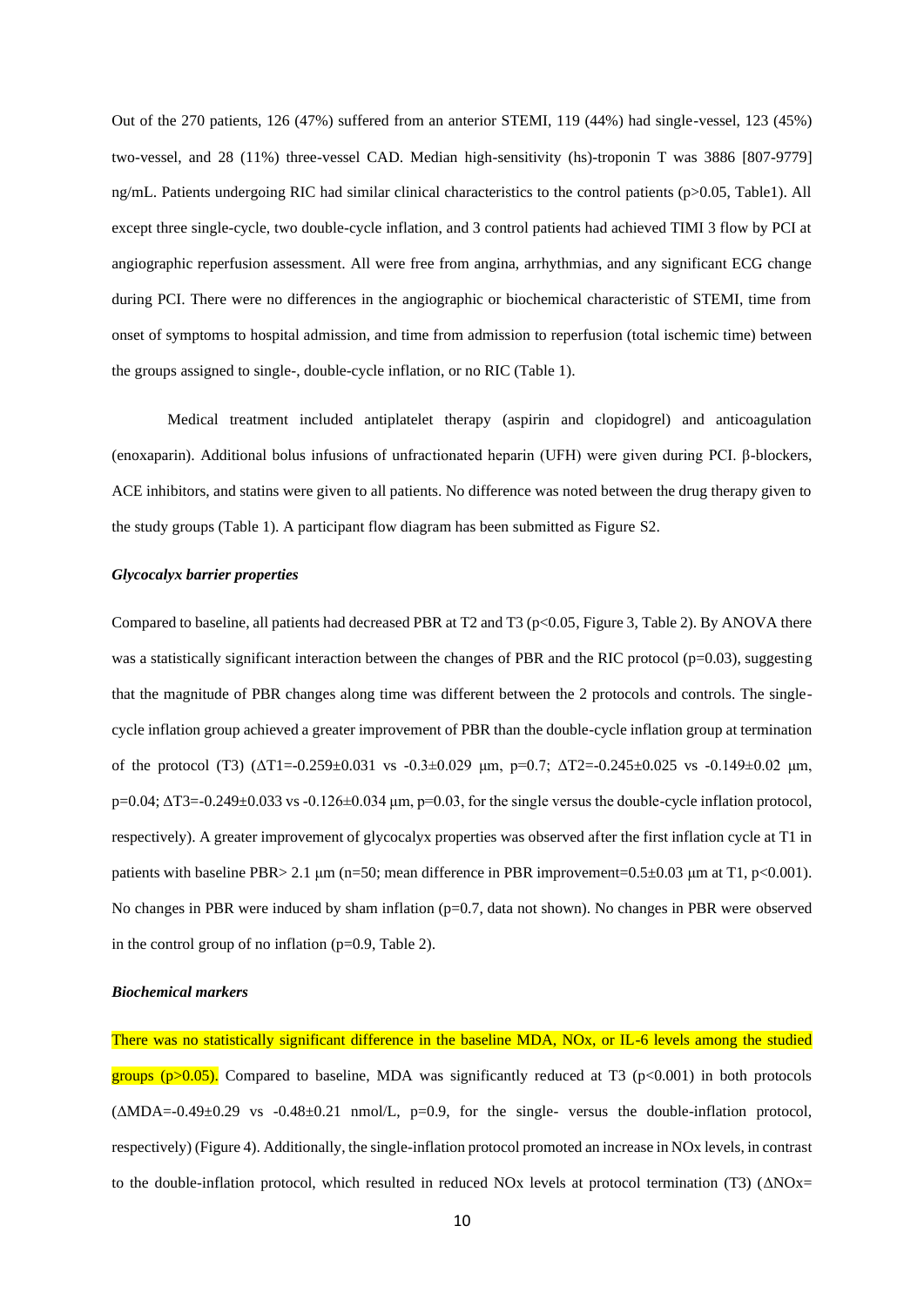2.85±0.81 μmol/l vs -1.88±0.62 μmol/l, p= 0.01, for the single- versus the double-inflation protocol, respectively). IL-6 levels were not affected by any intervention ( $p>0.05$ ). No changes in the examined biomarkers were observed following sham (p>0.05, data not shown) or no inflation  $(p>0.05, Table 3)$ .

#### *MiRs*

Compared to baseline, all patients had increased Micro-RNA plasma concentration post-RIC (p<0.05, Table 3). There was a significantly greater increase in miR-144 concentration following the single- compared to the doubleinflation protocol ( $\Delta$ mir144= 48.5±15.3 vs 32.3±12.1 /U6sn, p=0.02, for the single- versus the double-cycle protocol, respectively). The increase in miR-144 levels correlated with PWV reduction measured 5 minutes following the first cuff deflation in both protocols (T1; r=0.763, p<0.001). Both RIC protocols induced a similar increase in miR -150, -21, and -208 levels compared to baseline ( $p<0.05$ , Table 3) ( $\Delta$ mir-150=1.6±0.4 vs 1.5±0.5 /U6sn, p=0.9; Δmir-21=0.9±0.3 vs 0.9±0.4 /U6sn, p=0.99; and Δmir-208=0.5±0.2 vs 0.37±0.19 /U6sn, p=0.6, for the single- versus the double-cycle protocol, respectively) (Table 3, Figure 5). No changes in miRs were observed in the control group (p=0.9, Table 3).

### *Arterial stiffness*

PWV was significantly affected by our intervention (p<0.05; table 2, figure 4). By ANOVA, there was a statistically significant interaction between PWV changes and the RIC protocol exploited (p=0.03). Compared to baseline, ΔT1=-0.55±0.19 vs -0.49±0.17 m/s, p=0.7; ΔT2=-0.7±0.2 vs -0.69±0.21 m/s, p=0.9; ΔT3: -0.4±0.21 vs  $+1.02\pm0.24$  m/s, p=0.03, for the single- versus the double-inflation protocol, respectively (Figure 6). Thus, there was a decrease of PWV at T1 and T2 in both protocols (P<0.05), but at protocol termination (T3, 25 min after the second inflation) there was as a net PWV decrease in the single- compared to an increase in the double-inflation group. Regardless of the protocol used, patients with baseline PWV >11 m/s benefited from a larger aortic elasticity improvement than patients with lower baseline PWV after the first inflation cycle (T1: mean difference in PWV improvement=  $3.5\pm0.6$  m/s, p< 0.002). No changes were observed following sham (p=0.7, data not shown) or no inflation (p=0.8, Table 3).

#### *LV remodelling*

We assessed every patient at 1-year follow-up be echocardiography and compared the LV volumes changes in the single- and double-cycle group with the respective changes in the control group. Out of 180 patients who underwent RIC, 85 of the single-cycle group and 87 of the double-cycle group were found for follow–up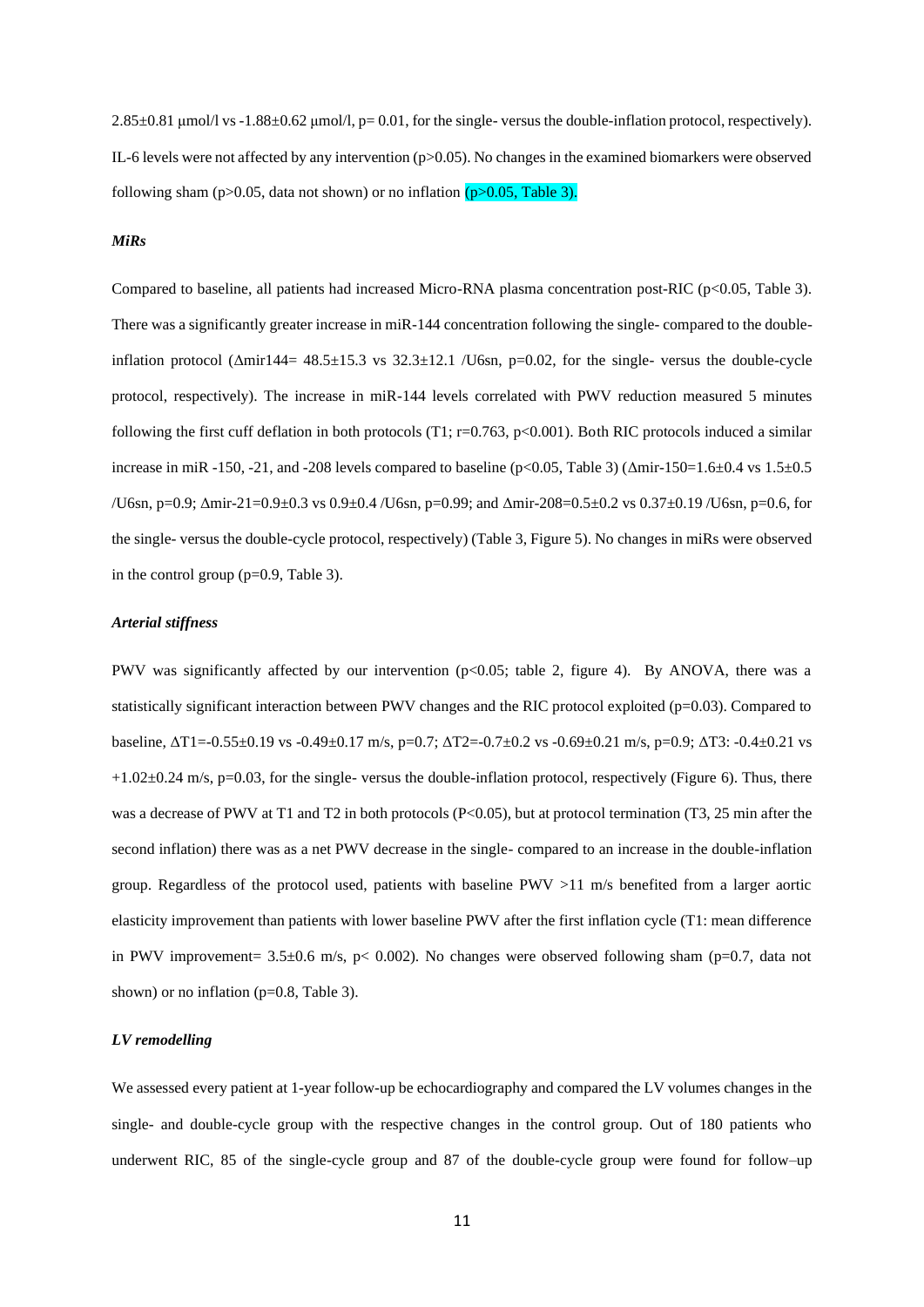echocardiography and were compared with 85 patients without RIC. Single-cycle was associated with a significantly greater decrease in LVEDV and LVESV within 12 months of the index event compared with doubleand no inflation (ΔLVEDV= -23±3 vs -7±2 vs -6±2 ml, p<0.001; ΔLVESV: -10±2 vs -3±1 vs -2±1, p<0.001, respectively; table 4, figure 7). By binary logistic regression, single-inflation RIC was related to reverse LV remodelling (LVESV change>15%) with an odds ratio of 3.75 (95% CI: 1.120-8.675, p=0.03), after adjusting for patient age, sex, BMI, dyslipidaemia, diabetes, hypertension, concomitant medical treatments, MI location, myocardial enzymes, number of diseased coronary vessels (>70% stenosis), and baseline values of the LVEDV and LVESV. Interestingly, within this group, the increase in miR-144 post-RIC was significantly correlated with the respective decrease in LVESV (r=-0.40, p=0.001). Additionally, compared to baseline, the reduction of PWV at protocol termination (PWV T0-PWV T3) in the single-inflation group was related with the respective LVESV reduction at follow-up (r=0.37, p=0.002), after adjustment for age, sex, BMI, dyslipidaemia, diabetes, hypertension, concomitant medical treatments, MI location, myocardial enzymes, number of diseased coronary vessels (>70% stenosis), and baseline PWV.

#### **Discussion**

In this study, we have shown that RIC with a single 5 min cycle of bilateral brachial cuff inflation conferred improvement of endothelial glycocalyx properties and reduction of aortic stiffness, at 5 and 35 minutes postinflation in STEMI patients. This improvement in vascular function was in parallel with upregulation of protective miRs, namely miR-144, -150, and -21, oxidative stress burden reduction, and increase in NOx levels. More specifically, increased miR-144 concentration was closely associated with PWV improvement after RIC. These changes were not evident in the control group without cuff inflation. Single-cycle protocol was demonstrated to be superior regarding improvement of endothelial glycocalyx properties, miR-144 levels, aortic stiffness reduction, and increased NO bioavailability. Furthermore, the RIC-induced increase of miR-144 levels and improvement of PWV in the early phase of AMI were interrelated and both associated with a greater decrease of LVESV at 1 year of follow-up. Moreover, RIC by a single cuff inflation cycle was associated with a 3-fold higher probability of reverse LV remodelling within 12 months of the index event compared to the double-cycle or no RIC.

IRI induces coronary microcirculation injury with endothelial glycocalyx shedding, resulting in myocardial oedema, resistant vasoconstriction, platelet-leukocyte aggregation, coronary microembolization, and capillary destruction [17,19,20]; peripheral endothelial function is similarly affected [17]. RIC has been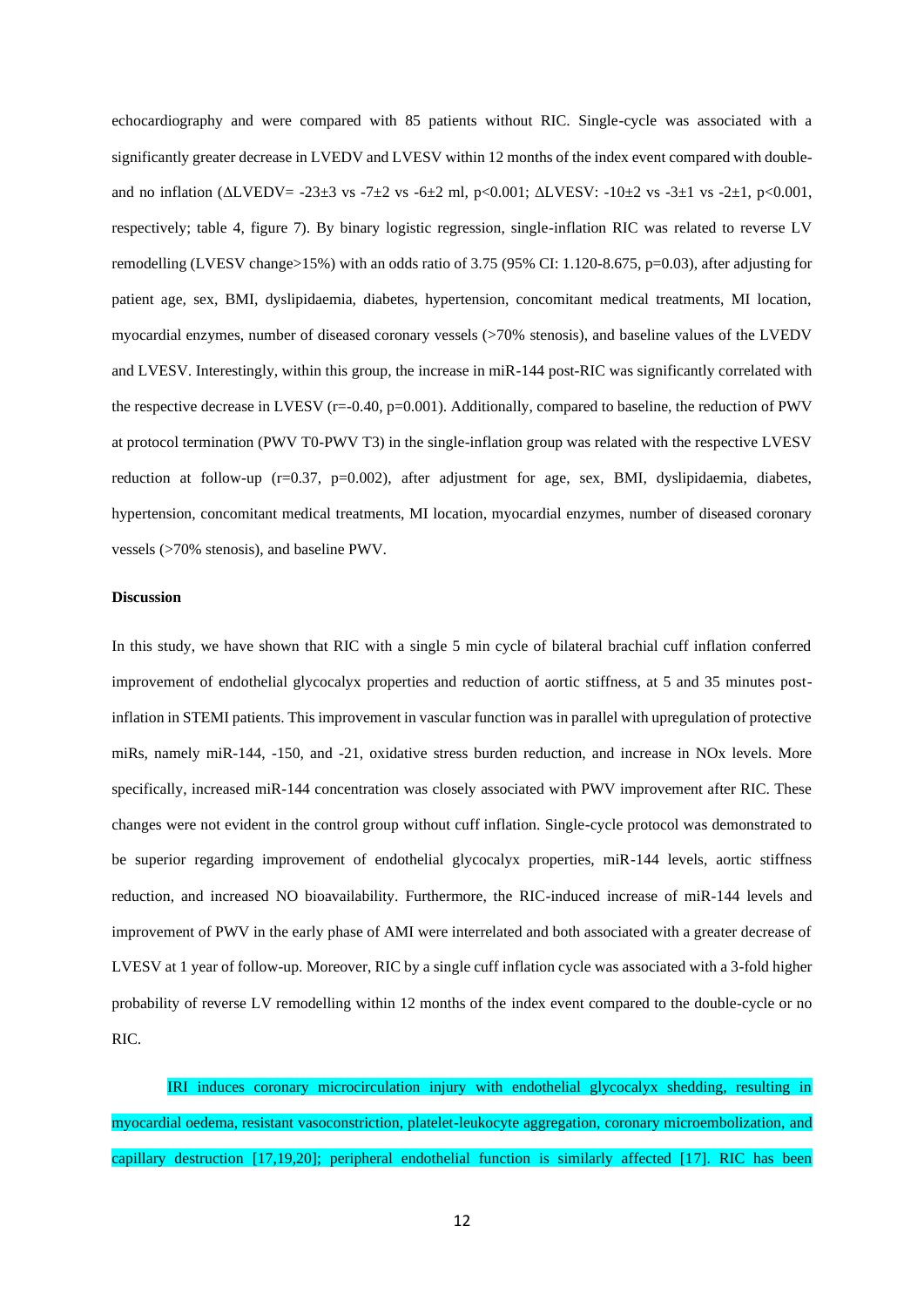demonstrated to ameliorate coronary endothelial dysfunction, reducing myocardial oedema and infarct size [19,20,43], as well as peripheral endothelial dysfunction, preserving flow-mediated dilation [17]. Interestingly, coronary microvascular dysfunction is reflected on the peripheral endothelial glycocalyx impairment as assessed by sublingual microscopy [31]. Further expanding this notion, our study is the first in our knowledge to provide direct evidence of improved endothelial glycocalyx properties in patients undergoing RIC after primary PCI. This could be at least partially mediated by the attendant oxidative stress alleviation, which has been shown to cause a rapid glycocalyx cadherin externalisation and gap junction restoration [51], normalising glycocalyx permeability.

 Nitrate-nitrite-NO pathway has been demonstrated to mediate myocardial protection from IRI by modulating mitochondrial membrane electron transfer and inhibiting apoptosis [47]; RIC increases circulating nitrite levels in both human and animal models of IRI [47]. Interestingly, one 5-minute inflation-deflation cycle has been found to induce superior levels of plasma nitrite and associated cyto-protection compared with multiple cycles, with progressively diminished effects after every successive ischemic stimulus [7]. In agreement with the above-mentioned findings, our single-cycle intervention conferred increased nitrate and nitrite levels; on the contrary, the double-cycle protocol caused a net decrease in the measured concentrations, suggesting a possible consumption of the NOx pool by the ischemic insult of the second inflation-deflation (T2) cycle.

Enhanced oxidative stress with attendant membrane phospholipid peroxidation plays a major role in IRI and MDA constitutes a breakdown product of lipid peroxide β-cleavage [4]. Indeed, increased MDA levels have been reported following thrombolysis and PCI for STEMI [40]. In this respect, RIC has been demonstrated to ameliorate oxidative stress and reduce MDA concentration following PCI [40]. In agreement with this, our intervention resulted in MDA levels reduction, irrespective of the protocol applied. Moreover, IRI evokes a systemic inflammatory response with significantly increased IL-6 levels. Interestingly, myocytes produce increased IL-6 levels in response to hypoxia, resulting in enhanced neutrophil adherence to the cardiovascular endothelium with deleterious effects [49]. Similarly, activation of the NF<sub>KB-IL-6</sub> pathway appears to mediate vascular inflammation in various disease processes [1]. On the one hand, RIC has been reported to activate HO-1, thereby inhibiting NFκB and decreasing IL-6 levels in animal models of systemic inflammation and ischemia [34]. On the other hand, remote preconditioning applied in patients undergoing coronary artery bypass surgery under cardioplegic arrest resulted in increased IL-6 levels. It could therefore be hypothesised that IL-6 could be a circulating factor of RIC instead of a solely deleterious mediator, but evidence has been inconclusive. In our study, IL-6 levels were not affected by any of the applied protocols; this remains an interesting area for future investigation.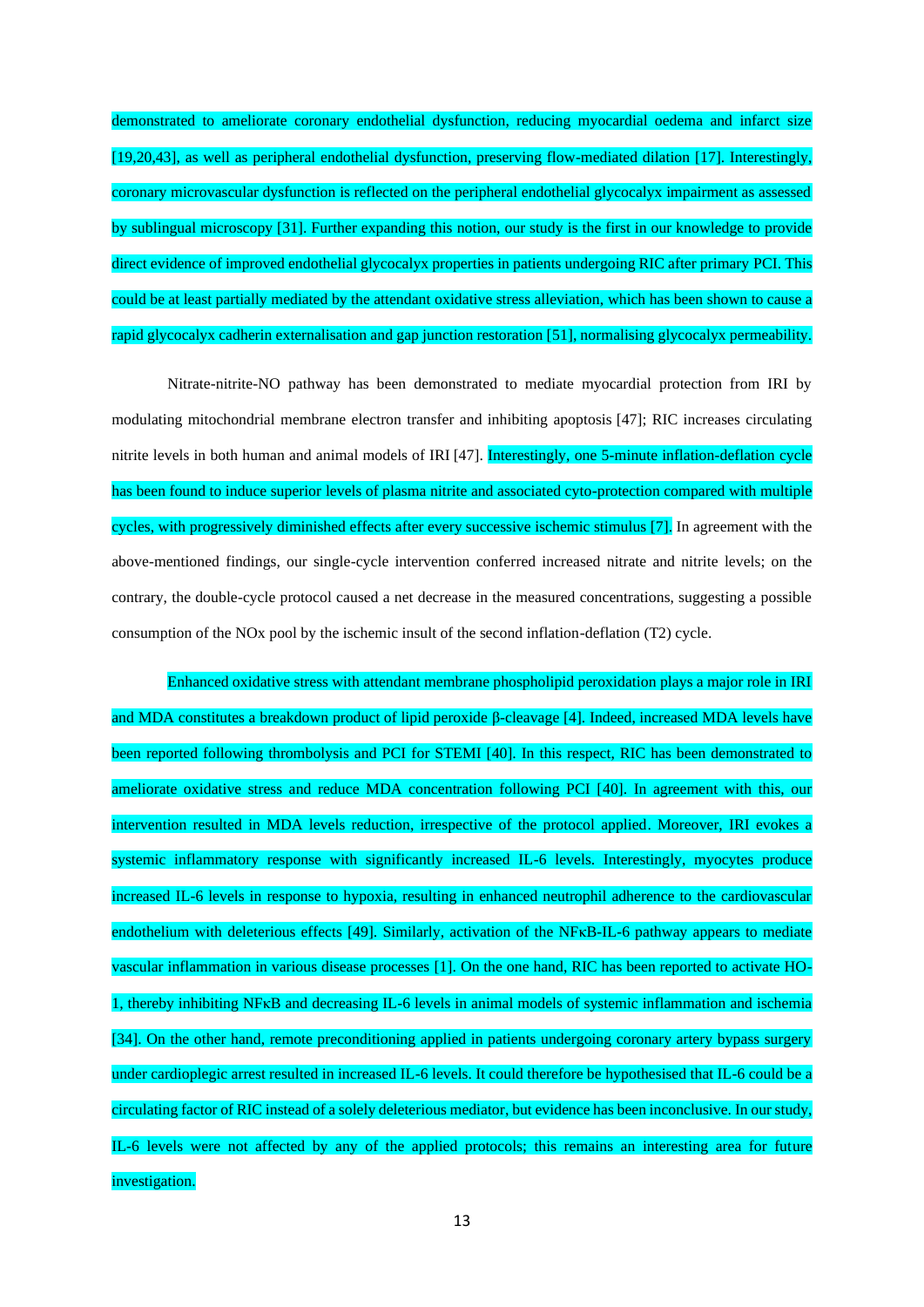MiR-144 is a key effector of RIC [39], whose non-coding nature, small size, and direct effects on ribosomal function [60] allow it to rapidly modulate multiple cascades that abrogate IRI. It serves as a pivotal mediator of cellular adaptation to hypoxia [52] and experimental studies have demonstrated that its expression is upregulated in aortic endothelial and/or smooth muscle cells in response to stress [50]. Our finding suggests a possible vascular source of miR-144 production during RIC. One of its main mechanisms of action is the rapid within 60 minutes [39] - activation of the reperfusion injury salvage kinase (RISK) pathway which constitutes a common pro-survival signalling pathway of remote pre- and post-conditioning [16]. Moreover, miR-144 evokes a crucial vascular antioxidative mechanism, in the form of Rac-1 downregulation [57]. To this end, modulation of ROS endothelial signalling appears to be one of its main mechanisms of action [48]. Indeed, we demonstrated that RIC results in increased miR-144 concentration, in parallel with oxidative stress reduction as assessed by MDA reduction, and in correlation with arterial elasticity improvement as assessed by PWV reduction.

Increased NO bioavailability [55] and oxidative stress alleviation [32] are promoted by miR-144 expression and have been found to reduce arterial stiffness. Indeed, in our study increased miR-144 levels were correlated with PWV reduction. This finding suggests that our single-cycle intervention through increased miR-144 expression, increased NOx levels, reduced oxidative stress and improved glycocalyx properties likely resulted in PWV reduction [16,39,57]; on the contrary, double-cycle inflation caused a net decrease in the measured NOx concentrations, suggesting a possible consumption of the NOx pool by the ischemic insult caused by the second inflation-deflation cycle, possibly contributing to the increased PWV values at protocol termination. RIC has been previously demonstrated to improve arterial elasticity in patients with CAD [61], but our study is the first to describe PWV improvement within 48 hours of primary PCI.

Increased arterial stiffness increases LV afterload while reducing diastolic coronary perfusion with resultant subendocardial ischemia [56,61] and ventricular-arterial decoupling [23]. These effects within 48 hours of AMI contribute to adverse LV remodelling and prognosis [26,37]. Moreover, it has been experimentally demonstrated that even transient increases in LV afterload may detrimentally affect remodelling [46]. In support of these findings, our single inflation protocol was associated with a greater reduction of LVESV and increased prevalence of reverse remodelling (LVESV decrease >15%) at 12 months post-AMI compared to double or no inflation likely through reduction of PWV at a critical for myocardial salvage time. Importantly, the reduction of PWV at protocol termination as well as the miR-144 concentration were associated with the LVESV decrease at follow-up. Similarly, per-conditioning by staccato reperfusion has been associated with reduced LV volumes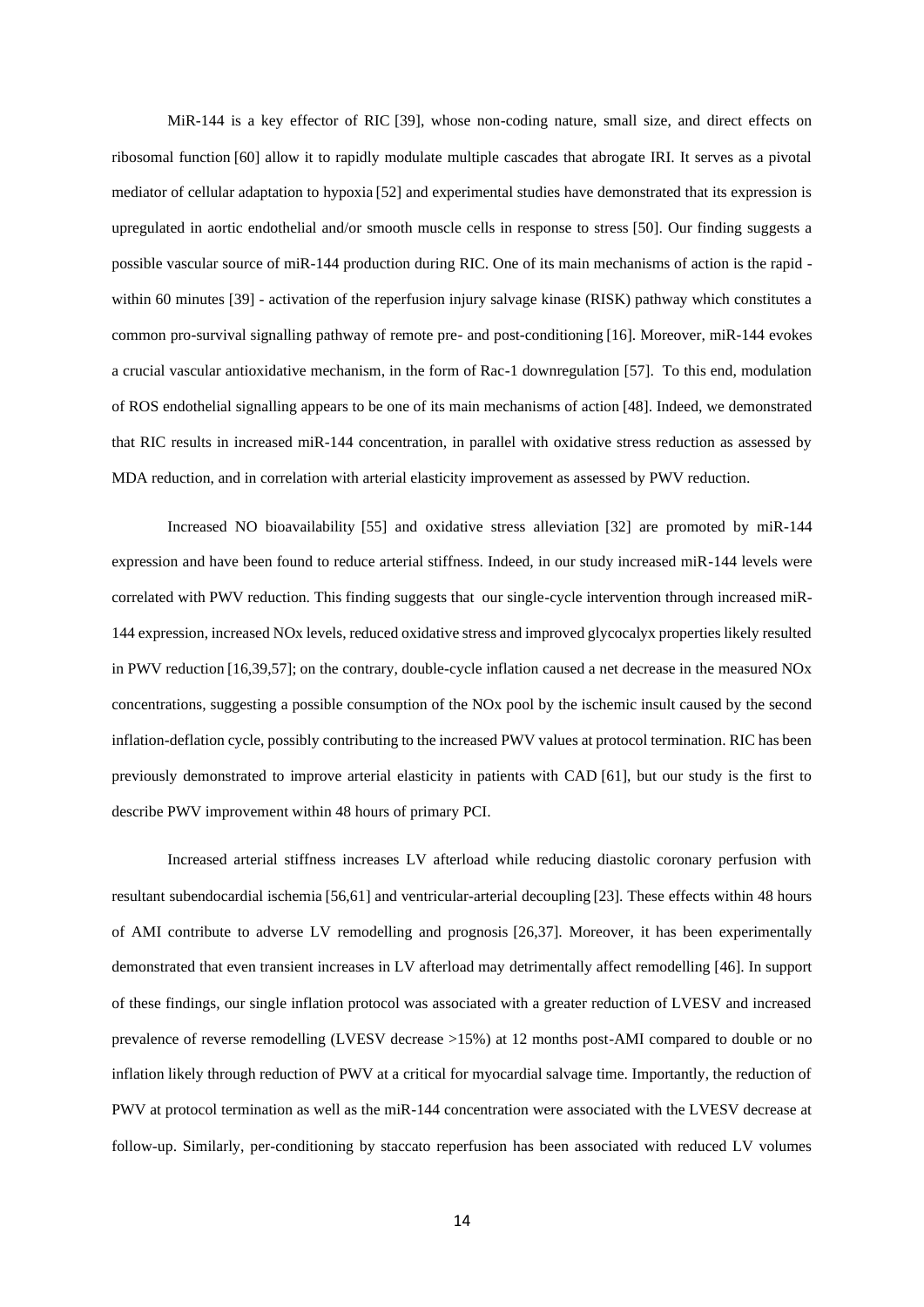within 12 months of PCI [26], while post-conditioning has been found to confer improved LV remodelling, as assessed by LVESV, within 1 year of AMI [54].

The discrepancy between our single- and double-cycle protocol effects highlights the association between the number of ischemic cycles, the total ischemic time, and the underlying ischemic damage with RIC effectiveness[3]. In more detail, the second cycle may have crossed the ischemic burden threshold above which the beneficial effects of RIC on arterial stiffness are lost. This is concordant with previous findings of superior nitrite levels and cyto-protection with a single, compared to multiple inflation-deflation cycles [7]. Given the prominent role of NO in muscular arteries stiffness modulation [59], it can be postulated that the second ischemic stimulus consumed a component of the NOx pool, thereby reducing NO bioavailability with an attendant increase in aortic stiffness and failure to promote reverse LV remodelling. Similarly, the single-cycle protocol conferred superior restoration of the endothelial glycocalyx integrity. This could reflect coronary microvascular impairment amelioration to a greater extent compared to the double cycle RIC [31] and is in agreement with existing evidence of coronary microvascular injury adversely affecting LV remodelling [20]. The above mechanisms may explain the similar changes in LV volumes between the double- and no inflation group. These observations are also in accordance with the notion that one 5 min ischemic cycle may induce a favourable ischemic conditioning response [36], compared with multiple ischemic cycles [8,15,28-30].

There are some limitations to the interpretation of the results of our study, which are pertinent to the effects of PWV improvement on LV remodelling. On the one hand, it is known that increased LV afterload can adversely affect LV remodelling after AMI, even when it is transient in nature [46] and thus an early reduction of afterload may prohibit adverse LV remodelling. On the other hand, staccato reperfusion [26] and ischemic postconditioning [54] have also been demonstrated to have direct beneficial effects on the myocardium, leading to reverse LV remodelling. Our design does not permit to investigate the causality between LV remodelling and changes of vascular function caused after RIC versus the direct effects of RIC on the myocardium given the fact that aortic stiffness alleviation was an inherent result of our conditioning protocols. In addition, NOx levels represent the cumulative measurement of nitrates and nitrites, the levels of which (especially of nitrates) may be affected by food intake. The relatively high percentage of male subjects in our study should be also acknowledged as a limitation as female subjects may be underrepresented.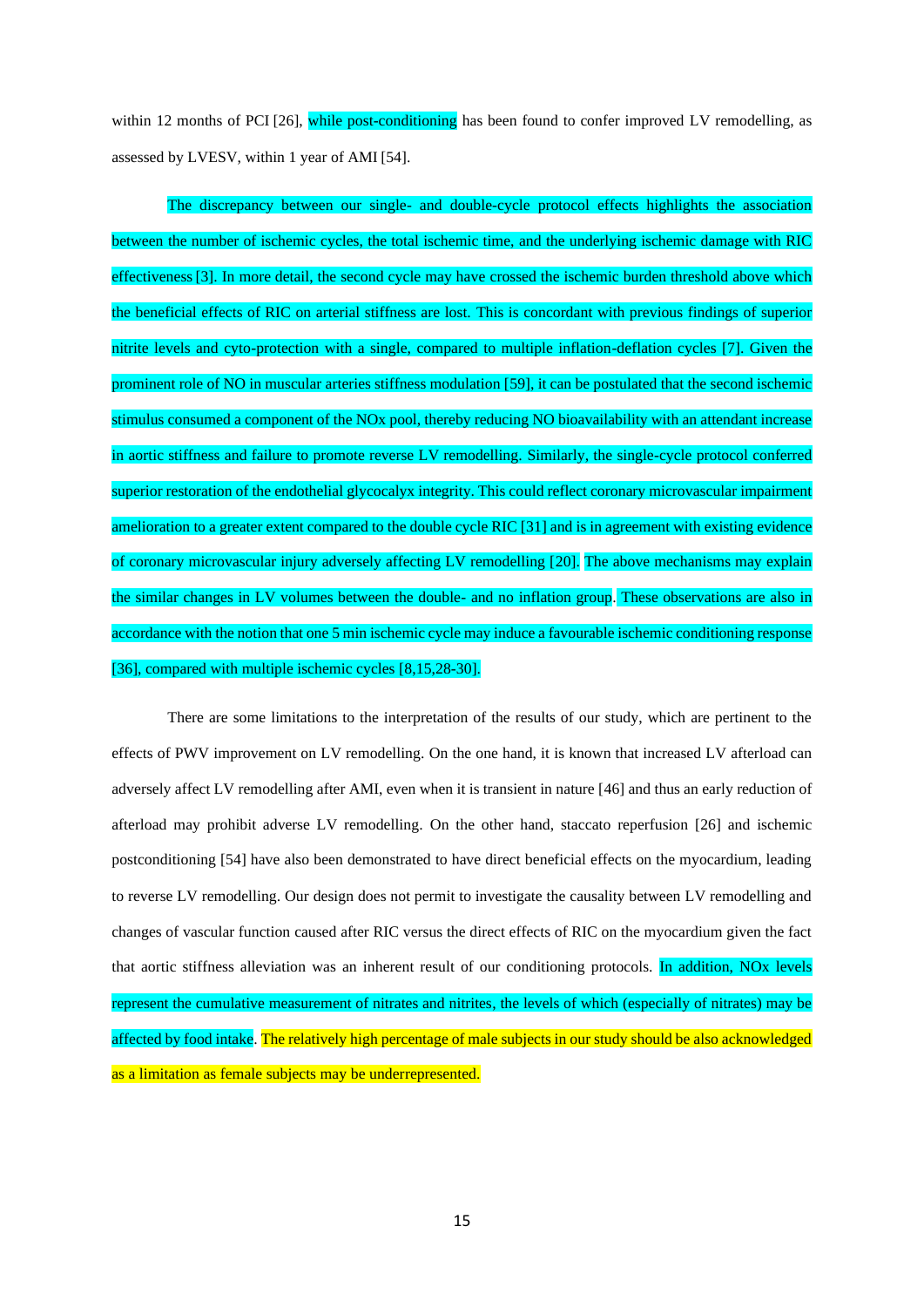In conclusion, our findings suggest that RIC within 48 hours of STEMI acutely modulates the cardiovascular biochemical environment, evoking "vascular conditioning". More specifically, miR-144 is upregulated, nitrate-nitrite-NO pathway is activated, and oxidative stress burden is reduced. Consequently, endothelial glycocalyx properties are improved, resulting in arterial stiffness alleviation. Ultimately, reverse LV remodelling is encouraged. The above protective effects of "vascular conditioning" occur at a time window after the first critical 90 min needed to diagnose STEMI and rush the patient to primary PCI, facilitating the application of RIC in clinical practice at a more convenient time for both the patient and the medical team, to encourage positive LV remodelling. Another future implication of our study would be to apply interventions to restore NO bioavailability early post STEMI in order to investigate a possible reversal on PWV thus a positive effect on future LV remodelling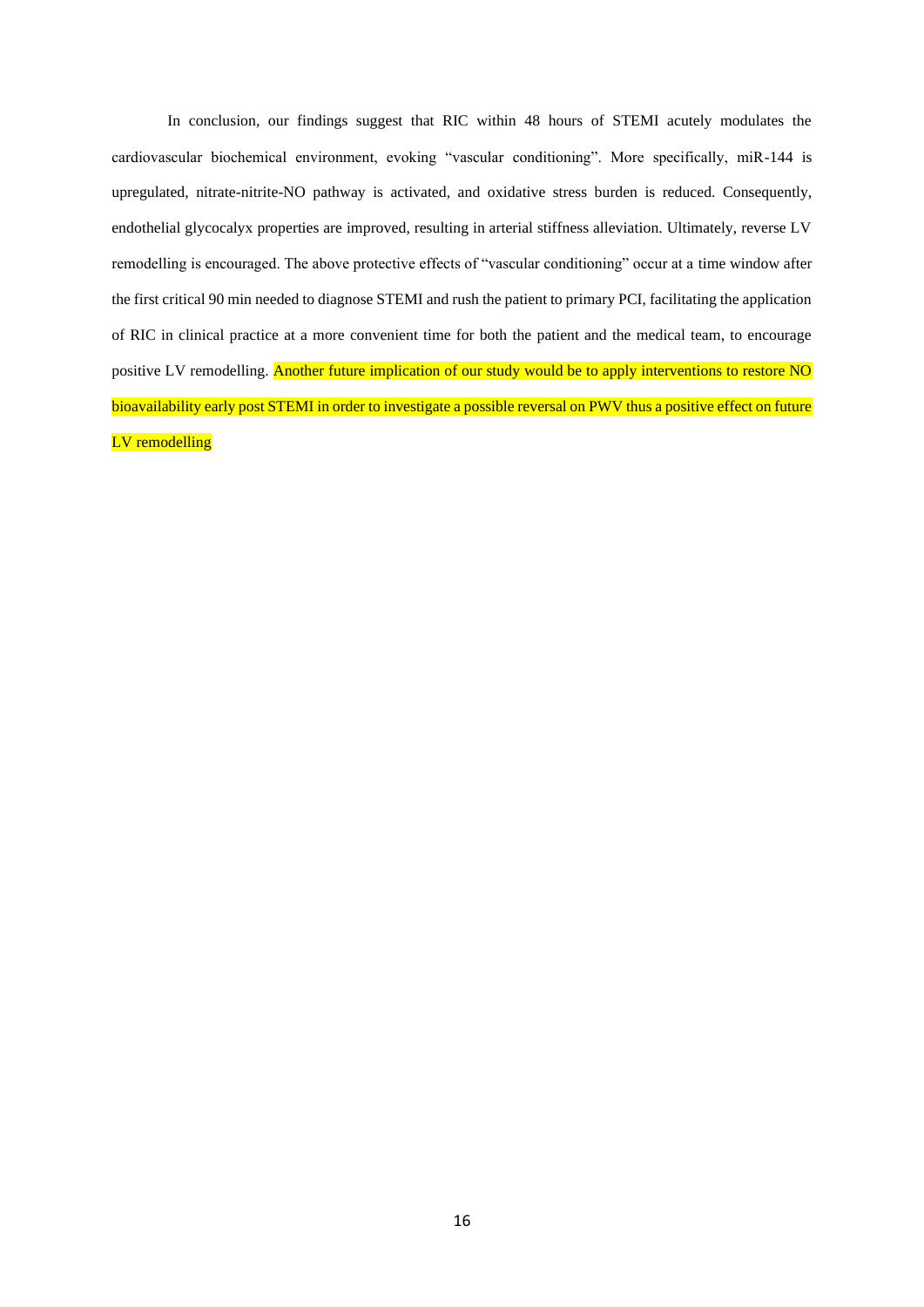## **References**

- 1) Brasier AR (2010) The nuclear factor-kappaB-interleukin-6 signalling pathway mediating vascular inflammation. Cardiovasc Res;86:211-8. doi:10.1093/cvr/cvq076
- 2) Bravo Baptista S, Faustino M, Brizida L, Loureiro J, Augusto J, Abecasis J, Monteiro C, Leal P, Nédio M, Farto E Abreu P, Gil V, Morais C (2017) Early peripheral endothelial dysfunction predicts myocardial infarct extension and microvascular obstruction in patients with ST-elevation myocardial infarction. Rev Port Cardiol;36:731-742 doi:10.1016/j.repc.2017.01.006
- 3) Casós K, Pérez ML, Blasco-Lucas A, Ferrer-Curriu G, Gracia-Baena JM, Sureda C, Permanyer E, Igual A, Galiñanes M (2015) Ischemic postconditioning of the isolated human myocardium: Role of the applied protocol. Int J Cardiol Heart Vasc;8:55–61 doi:10.1016/j.ijcha.2015.05.009
- 4) Ceconi C, Cargnoni A, Pasini E, Condorelli E, Curello S, Ferrari R (1991) Evaluation of phospholipid peroxidation as malondialdehyde during myocardial ischemia and reperfusion injury. Am J Physiol 260:H1057-61. doi: 10.1152/ajpheart.1991.260.4.H1057
- 5) Cohn JN, Ferrari R, Sharpe N, on Behalf of an International Forum on Cardiac Remodeling (2000) Cardiac remodeling—concepts and clinical implications: a consensus paper from an international forum on cardiac remodelling. J Am Coll Cardiol;35:569-582 doi:10.1016/s0735-1097(99)00630-0
- 6) Cosby K, Partovi KS, Crawford JH, Patel RP, Reiter CD, Martyr S, Yang BK, Waclawiw MA, Zalos G, Xu X, Huang KT, Shields H, Kim-Shapiro DB, Schechter AN, Cannon RO 3rd, Gladwin MT (2003) Nitrite reduction to nitric oxide by deoxyhemoglobin vasodilates the human circulation. Nat Med;9:1498-1505 doi: 10.1038/nm954
- 7) Dezfulian C, Taft M, Corey C, Hill G, Krehel N, Rittenberger JC, Guyette FX, Shiva S (2017) Biochemical signaling by remote ischemic conditioning of the arm versus thigh: Is one raise of the cuff enough? Redox Biol;12:491-498 doi: 10.1016/j.redox.2017.03.010.
- 8) Elbadawi A, Awad O, Raymond R, Badran H, Mostafa AE, Saad M (2017) Impact of Remote Ischemic Postconditioning during Primary Percutaneous Coronary Intervention on Left Ventricular Remodeling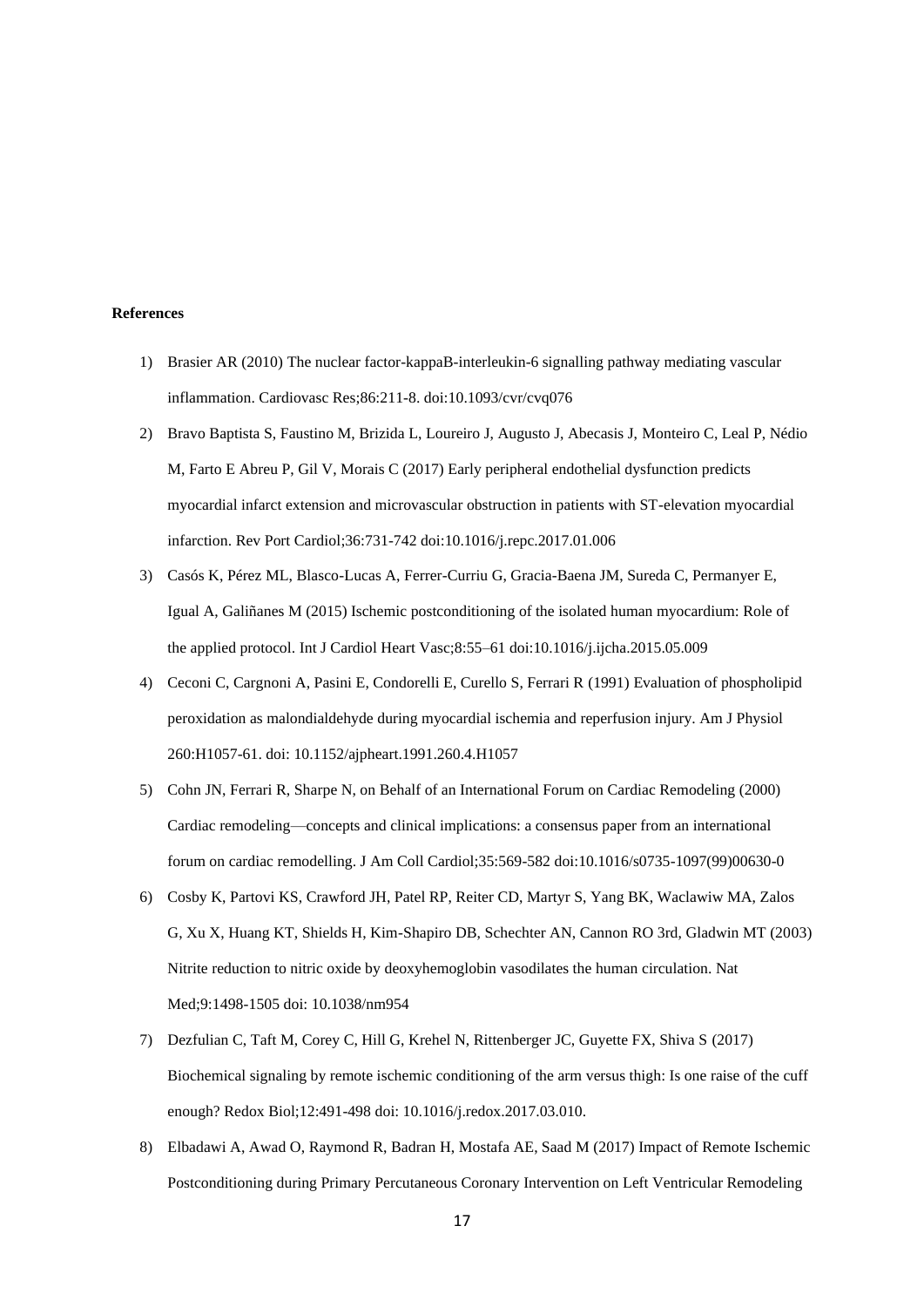after Anterior Wall ST-Segment Elevation Myocardial Infarction: A Single-Center Experience. Int J Angiol;26:241–248 doi: 10.1055/s-0037-1601870

- 9) Feistritzer HJ, Klug G, Reinstadler SJ, Reindl M, Niess L, Nalbach T, Kremser C, Mayr A, Metzler B (2017) Prognostic Value of Aortic Stiffness in Patients After ST-Elevation Myocardial Infarction. J Am Heart Assoc;6:e005590 doi: 10.1161/JAHA.117.005590
- 10) Frey UH, Klaassen M, Ochsenfarth C, Murke F, Thielmann M, Kottenberg E, Kleinbongard P, Klenke S, Engler A, Heusch G, Giebel B, Peters J (2019) Remote ischaemic preconditioning increases serum extracellular vesicle concentrations with altered micro-RNA signature in CABG patients. Acta Anaesthesiol Scand;63:483-492 doi: 10.1111/aas.13296
- 11) Gaspar A, Lourenço AP, Pereira MÁ, Azevedo P, Roncon-Albuquerque R Jr, Marques J, Leite-Moreira AF (2018) Randomized controlled trial of remote ischaemic conditioning in ST-elevation myocardial infarction as adjuvant to primary angioplasty (RIC-STEMI). Basic Res Cardiol 113:14 doi: 10.1007/s00395-018-0672-3.
- 12) Gavazzoni M, Gorga E, Derosa G, Maffioli P, Metra M, Raddino R (2017) High-dose atorvastatin versus moderate dose on early vascular protection after ST-elevation myocardial infarction. Drug Des Devel Ther;11:3425–3434 doi: 10.2147/DDDT.S135173
- 13) Gedik N, Kottenberg E, Thielmann M, Frey UH, Jakob H, Peters J, Heusch G, Kleinbongard P (2017) Potential humoral mediators of remote ischemic preconditioning in patients undergoing surgical coronary revascularization. Sci Rep;7:12660 doi: 10.1038/s41598-017-12833-2
- 14) Harris RA, Nishiyama SK, Wray DW, Richardson RS (2010) Ultrasound assessment of flow-mediated dilation. Hypertension;55:1075–1085 doi: 10.1161/HYPERTENSIONAHA.110.150821
- 15) Hausenloy DJ, Kharbanda RK, Møller UK, Ramlall M, Aarøe J, Butler R, Bulluck H, Clayton T, Dana A, Dodd M, Engstrom T, Evans R, Lassen JF, Christensen EF, Garcia-Ruiz JM, Gorog DA, Hjort J, Houghton RF, Ibanez B, Knight R, Lippert FK, Lønborg JT, Maeng M, Milasinovic D, More R, Nicholas JM, Jensen LO, Perkins A, Radovanovic N, Rakhit RD, Ravkilde J, Ryding AD, Schmidt MR, Riddervold IS, Sørensen HT, Stankovic G, Varma M, Webb I, Terkelsen CJ, Greenwood JP, Yellon DM, Bøtker HE. CONDI-2/ERIC-PPCI Investigators (2019) Effect of remote ischaemic conditioning on clinical outcomes in patients with acute myocardial infarction (CONDI-2/ERIC-PPCI): a single-blind randomised controlled trial. Lancet;394:1415-1424 doi: 10.1016/S0140-6736(19)32039-

2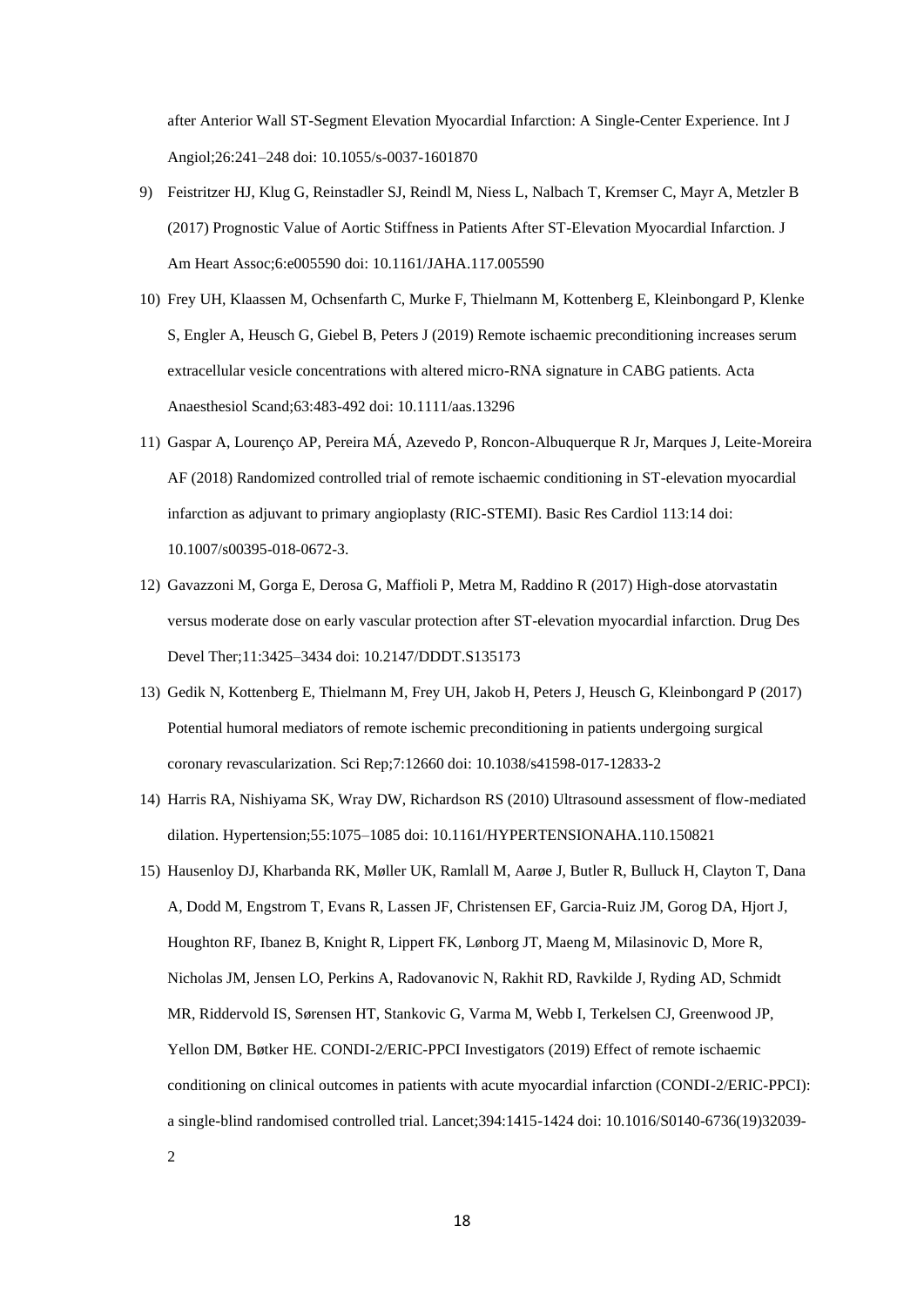- 16) Hausenloy DJ, Tsang A, Yellon DM (2005) The reperfusion injury salvage kinase pathway: a common target for both ischemic preconditioning and postconditioning. Trends Cardiovasc Med;15:69–75 doi: 10.1016/j.tcm.2005.03.001
- 17) Heusch G, Bøtker HE, Przyklenk K, Redington A, Yellon D (2015) Remote ischemic conditioning. J Am Coll Cardiol;65:177-95. doi: 10.1016/j.jacc.2014.10.031
- 18) Heusch G, Libby P, Gersh B, Yellon D, Böhm M, Lopaschuk G, Opie L (2014) Cardiovascular remodelling in coronary artery disease and heart failure. Lancet;383:1933-43 doi: 10.1016/S0140- 6736(14)60107-0
- 19) Heusch G (2016) The Coronary Circulation as a Target of Cardioprotection. Circ Res;118:1643-58 doi: 10.1161/CIRCRESAHA.116.308640
- 20) Heusch G (2019) Coronary microvascular obstruction: the new frontier in cardioprotection. Basic Res Cardiol;114:45 doi: 10.1007/s00395-019-0756-8
- 21) Heusch G (2020) Myocardial ischaemia–reperfusion injury and cardioprotection in perspective. Nat Rev Cardiol;773–789 doi:10.1038/s41569-020-0403-y
- 22) Huttin O, Coiro S, Selton-Suty C, Juillière Y, Donal E, Magne J, Sadoul N, Zannad F, Rossignol P, Girerd N (2016) Prediction of Left Ventricular Remodeling after a Myocardial Infarction: Role of Myocardial Deformation: A Systematic Review and Meta-Analysis. PLoS One;11:e0168349 doi:10.1371/journal.pone.0168349
- 23) Ikonomidis I, Aboyans V, Blacher J, Brodmann M, Brutsaert DL, Chirinos JA, De Carlo M, Delgado V, Lancellotti P, Lekakis J, Mohty D, Nihoyannopoulos P, Parissis J, Rizzoni D, Ruschitzka F, Seferovic P, Stabile E, Tousoulis D, Vinereanu D, Vlachopoulos C, Vlastos D, Xaplanteris P, Zimlichman R, Metra M (2019) The role of ventricular-arterial coupling in cardiac disease and heart failure: assessment, clinical implications and therapeutic interventions. A consensus document of the European Society of Cardiology Working Group on Aorta & Peripheral Vascular Diseases, European Association of Cardiovascular Imaging, and Heart Failure Association. Eur J Heart Fail;21:402-424 doi:10.1002/ejhf.1436
- 24) Ikonomidis I, Athanassopoulos G, Lekakis J, Venetsanou K, Marinou M, Stamatelopoulos K, Cokkinos DV, Nihoyannopoulos P (2005) Myocardial ischemia induces interleukin-6 and tissue factor production in patients with coronary artery disease: A dobutamine stress echocardiography study. Circulation;112:3272–3279 doi:10.1161/CIRCULATIONAHA.104.532259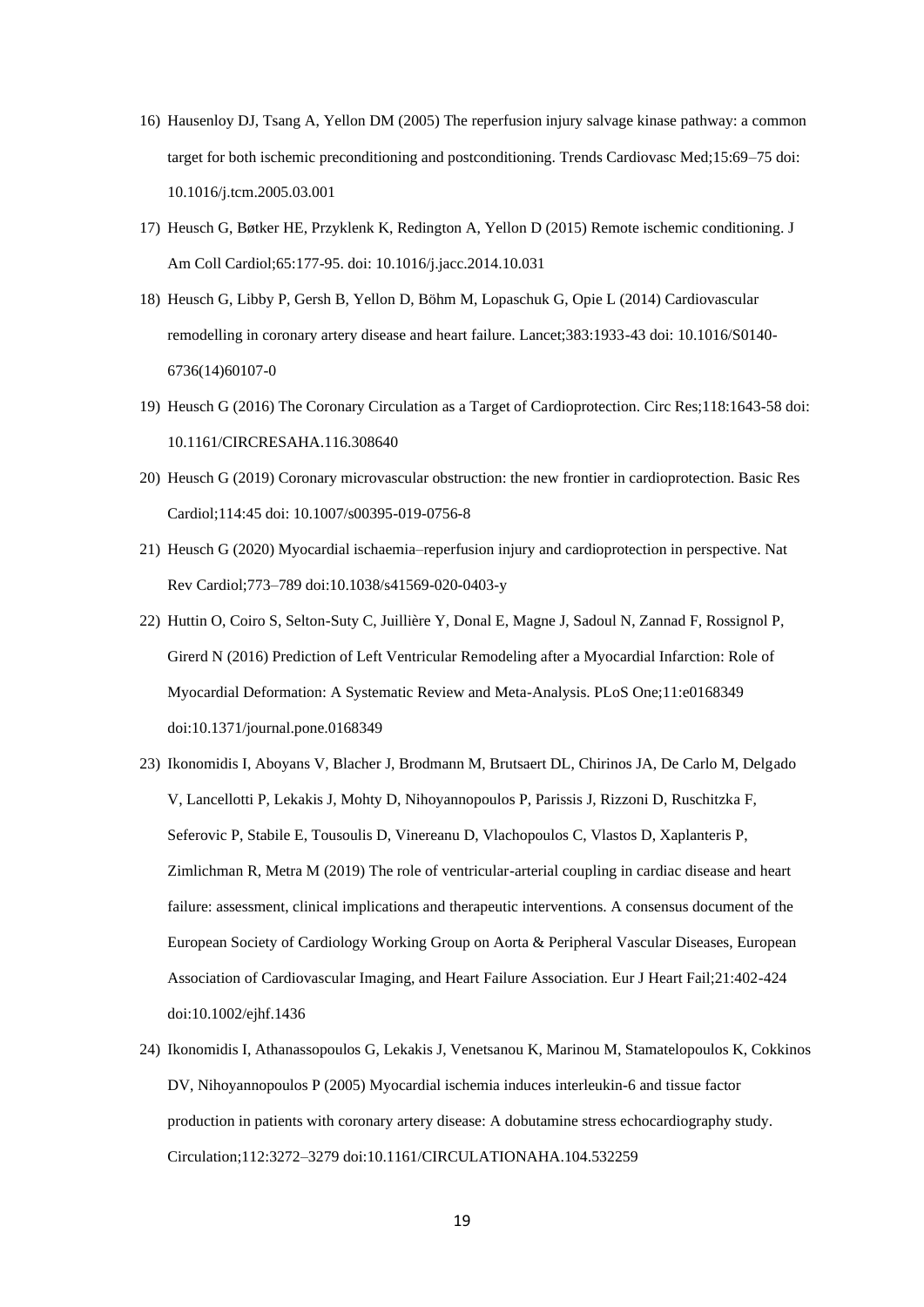- 25) Ikonomidis I, Lekakis JP, Nikolaou M, Paraskevaidis I, Andreadou I, Kaplanoglou T, Katsimbri P, Skarantavos G, Soucacos PN, Kremastinos DT (2008) Inhibition of interleukin-1 by anakinra improves vascular and left ventricular function in patients with rheumatoid arthritis. Circulation;117:2662-9 doi: 10.1161/CIRCULATIONAHA.107.731877
- 26) Ikonomidis I, Iliodromitis EK, Tzortzis S, Antoniadis A, Paraskevaidis I, Andreadou I, Fountoulaki K, Farmakis D, Kremastinos DT, Anastasiou-Nana M (2010) Staccato reperfusion improves myocardial microcirculatory function and long-term left ventricular remodelling: a randomised contrast echocardiography study. Heart;96:1898-1903 doi:10.1136/hrt.2010.201681
- 27) Ikonomidis I, Tzortzis S, Andreadou I, Paraskevaidis I, Katseli C, Katsimbri P, Pavlidis G, Parissis J, Kremastinos D, Anastasiou-Nana M, Lekakis J (2014) Increased benefit of interleukin-1 inhibition on vascular function, myocardial deformation, and twisting in patients with coronary artery disease and coexisting rheumatoid arthritis. Circ Cardiovasc Imaging;7:619-628 doi:10.1161/CIRCIMAGING.113.001193
- 28) Iliodromitis EK, Gaitanaki C, Lazou A, Bofilis E, Karavolias GK, Beis I, Kremastinos DT (2002) Dissociation of stress-activated protein kinase (p38-MAPK and JNKs) phosphorylation from the protective effect of preconditioning in vivo. J Mol Cell Cardiol;34:1019-1028 doi:10.1006/jmcc.2002.2039
- 29) Iliodromitis EK, Kremastinos DT, Katritsis DG, Papadopoulos CC, Hearse DJ (1997) Multiple cycles of preconditioning cause loss of protection in open-chest rabbits. J Mol Cell Cardiol;29:915-920 doi:10.1006/jmcc.1996.0328
- 30) Iliodromitis EK, Kyrzopoulos S, Paraskevaidis IA, Kolocassides KG, Adamopoulos S, Karavolias G, Kremastinos DT (2006) Increased C reactive protein and cardiac enzyme levels after coronary stent implantation. Is there protection by remote ischaemic preconditioning? Heart;92:1821-1826 doi: 10.1136/hrt.2006.089060
- 31) Jaarsma C, Vink H, van Haare J, Bekkers SCAM, van Rooijen BD, Backes WH, Wildberger JE, Crijns HJ, van Teeffelen J, Schalla S (2017) Non-invasive assessment of microvascular dysfunction in patients with microvascular angina. Int J Cardiol;248:433-439 doi: 10.1016/j.ijcard.2017.05.010
- 32) Jones H, Hopkins N, Bailey TG, Green DJ, Cable NT, Thijssen DH (2014) Seven-day remote ischemic preconditioning improves local and systemic endothelial function and microcirculation in healthy humans. Am J Hypertens;27:918-25 doi:10.1093/ajh/hpu004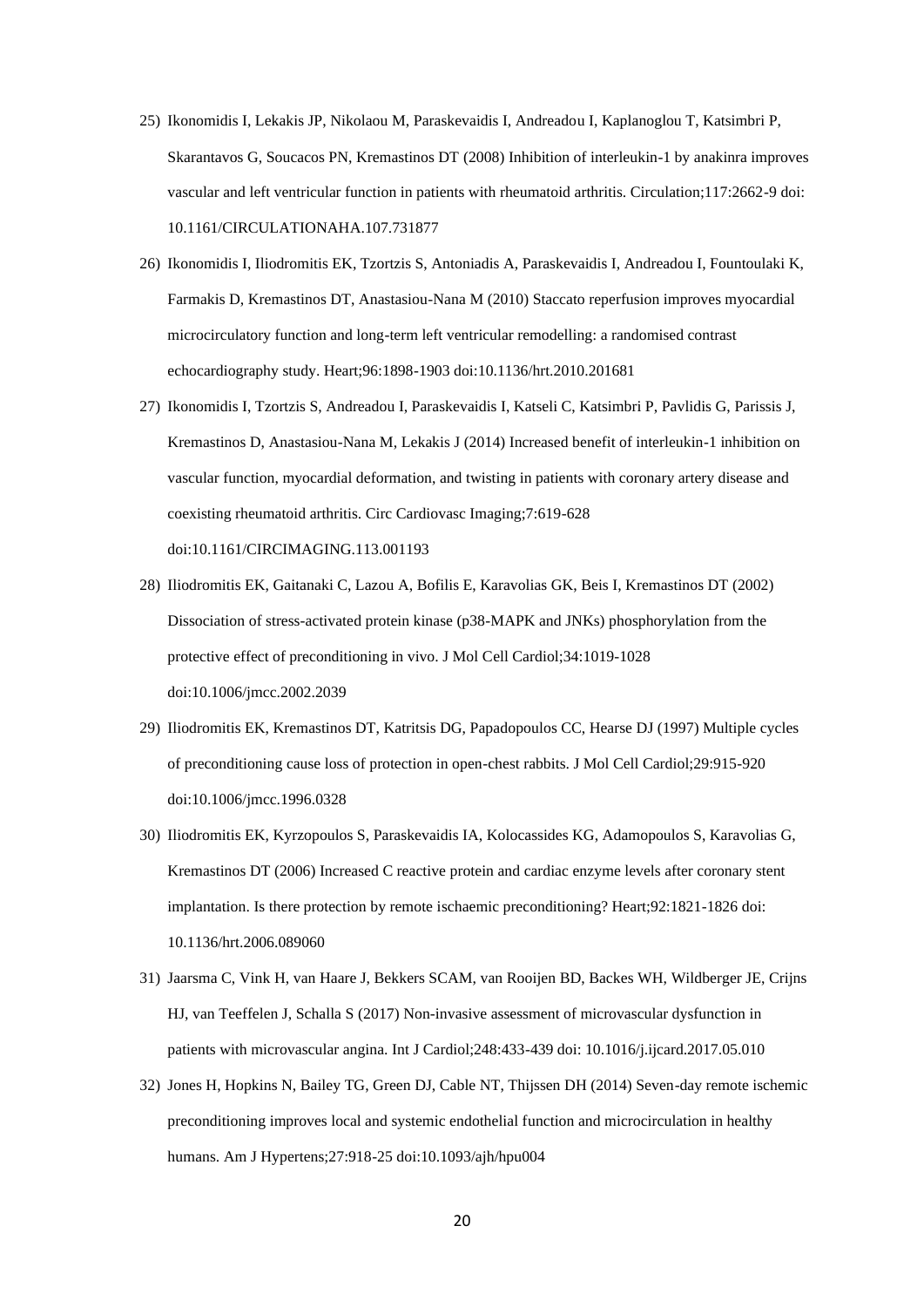- 33) Kals J, Kampus P, Kals M, Zilmer K, Kullisaar T, Teesalu R, Pulges A, Zilmer M (2006) Impact of oxidative stress on arterial elasticity in patients with atherosclerosis. Am J Hypertens;19:902-908 doi:10.1016/j.amjhyper.2006.02.003
- 34) Kim YH, Yoon DW, Kim JH, Lee JH, Lim CH (2014) Effect of remote ischemic post-conditioning on systemic inflammatory response and survival rate in lipopolysaccharide-induced systemic inflammation model. J Inflamm;11:16 doi: 10.1186/1476-9255-11-16
- 35) Lee JI, Wook Nha K, Suh JS, Choo SK, Park JH, Park JW (2013) Remote postconditioning attenuates ischemia/reperfusion injury in rat skeletal muscle through mitochondrial ATP-sensitive K+ channeldependent mechanism. J Reconstr Microsurg;29:571-578 doi:10.1055/s-0033-1348037
- 36) Lekakis J, Abraham P, Balbarini A, Blann A, Boulanger CM, Cockcroft J, Cosentino F, Deanfield J, Gallino A, Ikonomidis I, Kremastinos D, Landmesser U, Protogerou A, Stefanadis C, Tousoulis D, Vassalli G, Vink H, Werner N, Wilkinson I, Vlachopoulos C (2011) Methods for evaluating endothelial function: a position statement from the European Society of Cardiology Working Group on Peripheral Circulation. Eur J Cardiovasc Prev Rehabil;18:775‐789 doi:10.1177/1741826711398179
- 37) Leung MC, Meredith IT, Cameron JD (2006) Aortic stiffness affects the coronary blood flow response to percutaneous coronary intervention. Am J Physiol Heart Circ Physiol 2006;290:624 – 630 doi:10.1152/ajpheart.00380.2005
- 38) Li GC, Vasquez JA, Gallagher KP, Lucchesi BR (1990) Myocardial protection with preconditioning. Circulation;82:609-619 doi:10.1161/01.cir.82.2.609
- 39) Li J, Rohailla S, Gelber N, Rutka J, Sabah N, Gladstone RA, Wei C, Hu P, Kharbanda RK, Redington AN (2014) MicroRNA-144 is a circulating effector of remote ischemic preconditioning. Basic Res Cardiol;109:423 doi:10.1007/s00395-014-0423-z
- 40) Lotfollahi H, Mohammadi M, Ghaffari S, Badalzadeh R, Sohrabi B, Aslanabadi N, Separham A, Golmohammadi A, Abbasnejad A, Roshani M (2016) Effect of remote ischemic post-conditioning on oxidative stress in blood of STEMI patients treated with primary angioplasty. J Cardiovasc Thorac Res;8:113-118 doi:10.15171/jcvtr.2016.24
- 41) Lundberg J, Weitzberg E, Gladwin M (2008) The nitrate–nitrite–nitric oxide pathway in physiology and therapeutics. Nat Rev Drug Discov;7:156–167 doi:10.1038/nrd2466
- 42) Mancia G, Fagard R, Narkiewicz K, Redón J, Zanchetti A, Böhm M, Christiaens T, Cifkova R, De Backer G, Dominiczak A, Galderisi M, Grobbee DE, Jaarsma T, Kirchhof P, Kjeldsen SE, Laurent S,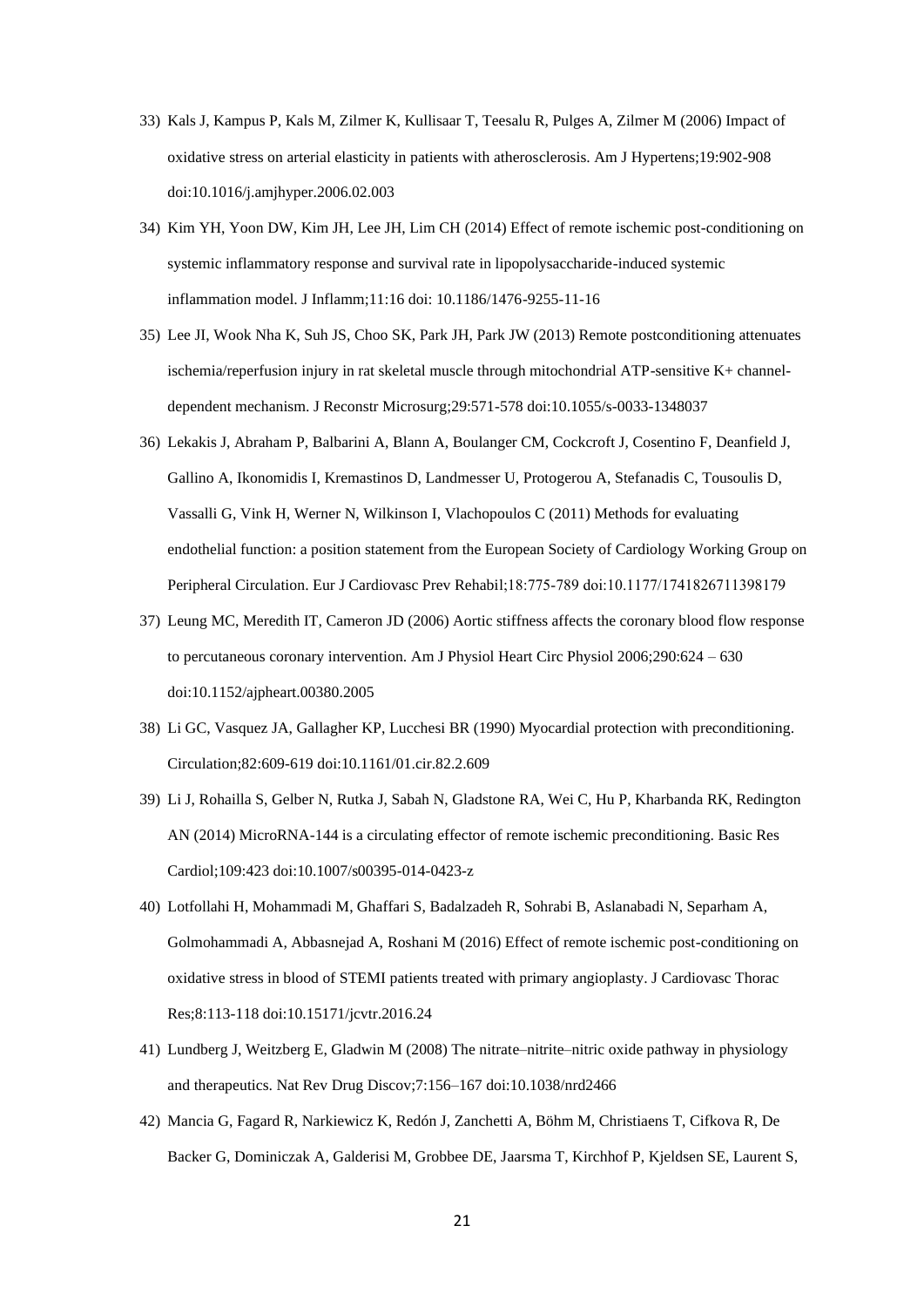Manolis AJ, Nilsson PM, Ruilope LM, Schmieder RE, Sirnes PA, Sleight P, Viigimaa M, Waeber B, Zannad F; Task Force Members (2013) 2013 ESH/ESC guidelines for the management of arterial hypertension: the Task Force for the Management of Arterial Hypertension of the European Society of Hypertension (ESH) and of the European Society of Cardiology. Eur Heart J;34:2159–2219 doi:10.1097/HJH.0b013e328364ca4c

- 43) Niccoli G, Montone RA, Ibanez B, Thiele H, Crea F, Heusch G, Bulluck H, Hausenloy DJ, Berry C, Stiermaier T, Camici PG, Eitel I (2019) Optimized Treatment of ST-Elevation Myocardial Infarction. Circ Res;125:245-258 doi:10.1161/CIRCRESAHA.119.315344
- 44) Nieuwdorp M, Meuwese MC, Mooij HL, Ince C, Broekhuizen LN, Kastelein JJ, Stroes ES, Vink H (2008) Measuring endothelial glycocalyx dimensions in humans: a potential novel tool to monitor vascular vulnerability. J Appl Physiol;104:845-852 doi:10.1152/japplphysiol.00440.2007
- 45) Oliveira-Carvalho V, Carvalho VO, Bocchi EA (2013) The emerging role of miR-208a in the heart. DNA Cell Biol;32:8-12 doi:10.1089/dna.2012.1787
- 46) Pfeffer MA, Braunwald E (1990) Ventricular remodeling after myocardial infarction. Experimental observations and clinical implications. Circulation;81:1161-72 doi:10.1161/01.cir.81.4.1161. PMID: 2138525.
- 47) Rassaf T, Totzeck M, Hendgen-Cotta UB, Shiva S, Heusch G, Kelm M (2014) Circulating nitrite contributes to cardioprotection by remote ischemic preconditioning. Circ Res;114:1601–1610 doi:10.1161/CIRCRESAHA.114.303822
- 48) Reho JJ, Guo DF, Rahmouni K (2019) Mechanistic Target of Rapamycin Complex 1 Signaling Modulates Vascular Endothelial Function Through Reactive Oxygen Species. J Am Heart Assoc;8:e010662 doi:10.1161/JAHA.118.010662
- 49) Sawa Y, Ichikawa H, Kagisaki K, Ohata T, Matsuda H (1998) Interleukin-6 derived from hypoxic myocytes promotes neutrophil-mediated reperfusion injury in myocardium. J Thorac Cardiovasc Surg;116:511-7. doi: 10.1016/S0022-5223(98)70018-2.
- 50) Schmidt B, Roessler C, Schumann J (2018) Septic-Induced microRNA Expression Modulations Are Linked to Angiogenesis, Vasomotion, and Hypoxia-Induced Processes. Adv Exp Med Biol;1072:227- 231 doi:10.1007/978-3-319-91287-5\_36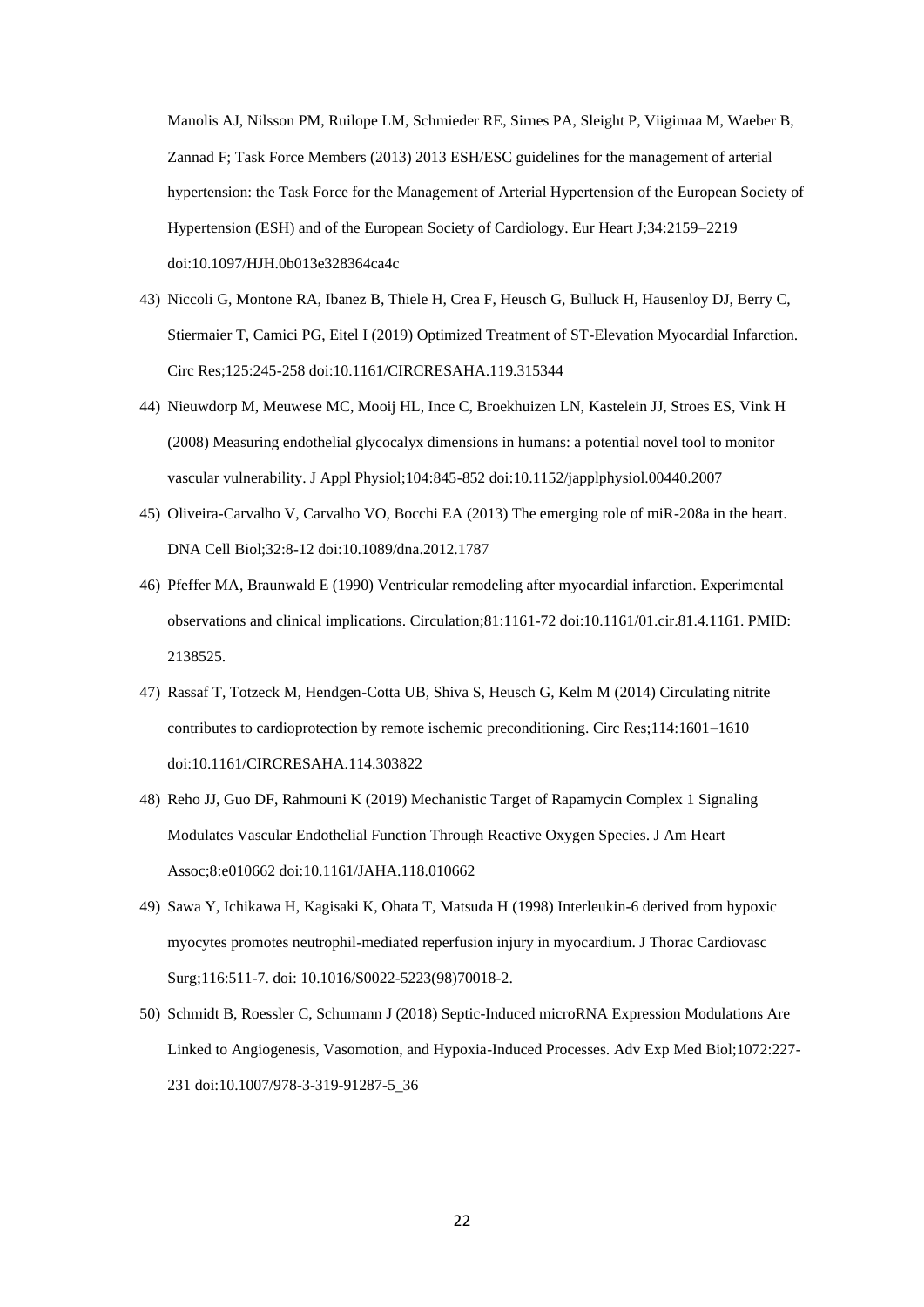- 51) Singh A, Ramnath RD, Foster RR, Wylie EC, Fridén V, Dasgupta I, Haraldsson B, Welsh GI, Mathieson PW, Satchell SC (2013) Reactive oxygen species modulate the barrier function of the human glomerular endothelial glycocalyx. PLoS One;8:e55852 doi:10.1371/journal.pone.0055852
- 52) Sun L, Fan F, Li R, Niu B, Zhu L, Yu S, Wang S, Li C, Wang D (2018) Different Erythrocyte MicroRNA Profiles in Low- and High-Altitude Individuals. Front Physiol;9:1099 doi:10.3389/fphys.2018.01099
- 53) Tang Y, Wang Y, Park KM, Hu Q, Teoh JP, Broskova Z, Ranganathan P, Jayakumar C, Li J, Su H, Tang Y, Ramesh G, Kim IM (2015) MicroRNA-150 protects the mouse heart from ischaemic injury by regulating cell death. Cardiovasc Res;106:387–397 doi:10.1093/cvr/cvv121
- 54) Traverse JH, Swingen CM, Henry TD, Fox J, Wang YL, Chavez IJ, Lips DL, Lesser JR, Pedersen WR, Burke NM, Pai A, Lindberg JL, Garberich RF (2019) NHLBI-Sponsored Randomized Trial of Postconditioning During Primary Percutaneous Coronary Intervention for ST-Elevation Myocardial Infarction. Circ Res;124:769-778. doi: 10.1161/CIRCRESAHA.118.314060.
- 55) Vlachopoulos C, O'Rourke M, Wilmer WM (2011) McDonald's blood flow in arteries, theoretical, experimental and clinical principles. 6th ed. CRC press, New York pp 126
- 56) Vlachopoulos C, O'Rourke M, Wilmer WM (2011) McDonald's blood flow in arteries, theoretical, experimental and clinical principles. 6th ed. CRC press, New York; pp 313-320
- 57) Wang X, Zhu H, Zhang X, Liu Y, Chen J, Medvedovic M, Li H, Weiss MJ, Ren X, Fan GC (2012) Loss of the miR-144/451 cluster impairs ischaemic preconditioning-mediated cardioprotection by targeting Rac-1. Cardiovasc Res;94:379-390 doi:10.1093/cvr/cvs096
- 58) Waring AA, Litwin SE (2016) Redefining Reverse Remodeling: Can Echocardiography Refine Our Ability to Assess Response to Heart Failure Treatments? J Am Coll Cardiol;68:1277-80 doi:10.1016/j.jacc.2016.07.718
- 59) Wilkinson IB, Franklin SS, Cockcroft JR (2004) Nitric oxide and the regulation of large artery stiffness: from physiology to pharmacology. Hypertension;44:112-6 doi: 10.1161/01.HYP.0000138068.03893.40
- 60) Winter J, Jung S, Keller S, Gregory RI, Diederichs S (2009) Many roads to maturity: microRNA biogenesis pathways and their regulation. Nat Cell Biol;11:228–234 doi:10.1038/ncb0309-228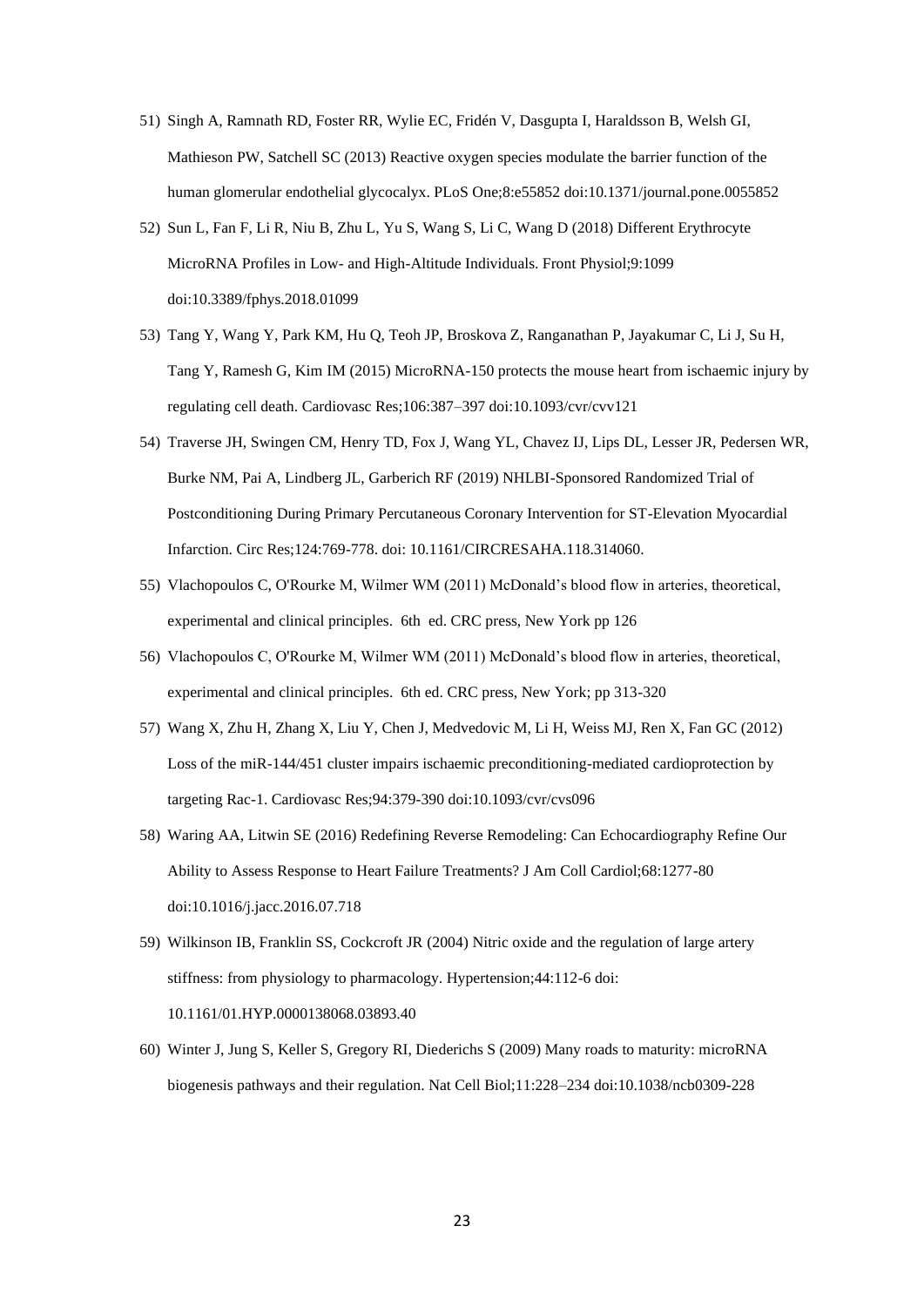61) Zagidullin N, Scherbakova E, Safina Y, Zulkarneev R, Zagidullin S (2016) The Impact of Remote Ischemic Preconditioning on Arterial Stiffness and Heart Rate Variability in Patients with Angina Pectoris. J Clin Med;5:60 doi:10.3390/jcm5070060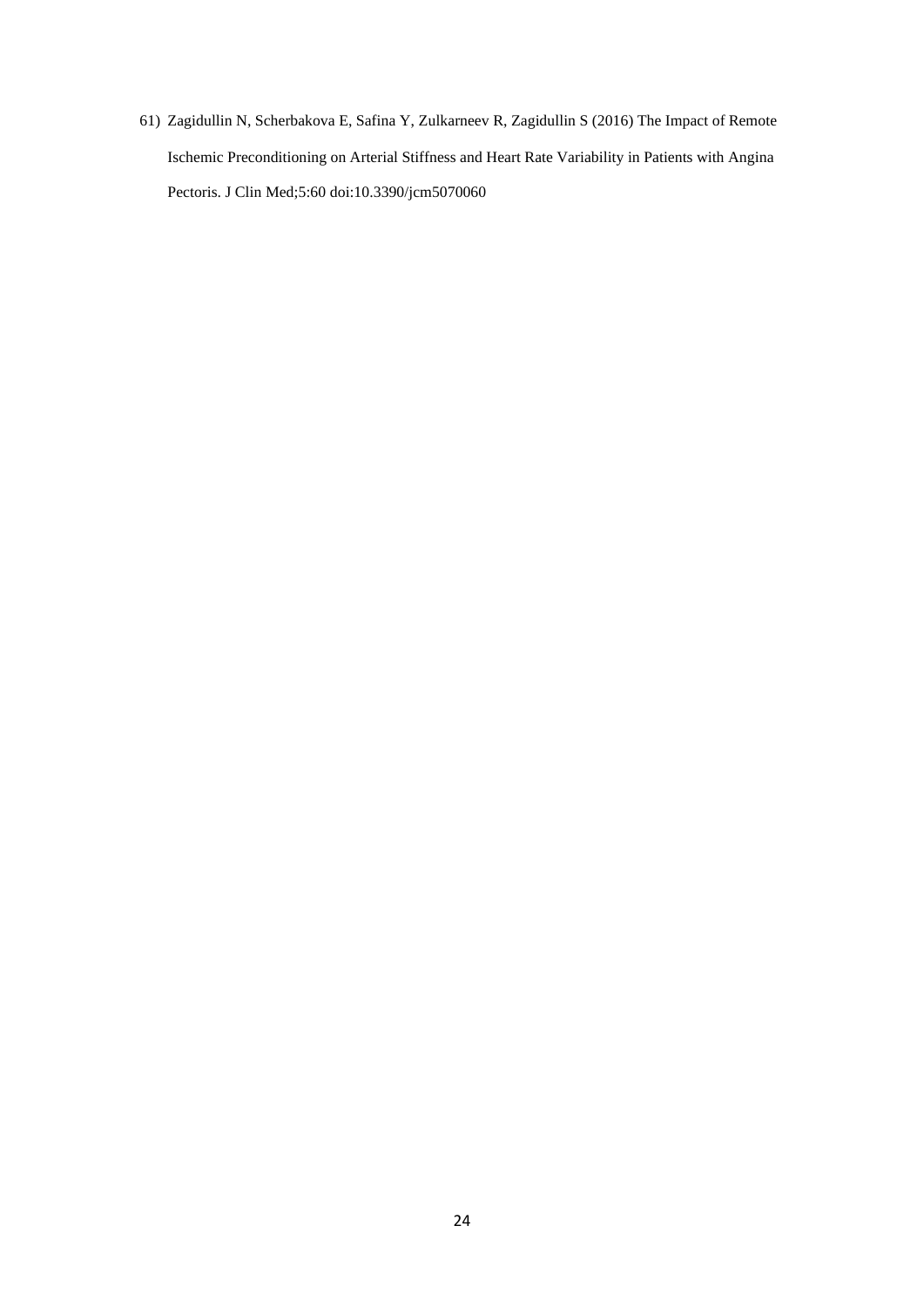#### **Figure legends**

### **Figure 1:** Double-cycle, single-cycle, and no bilateral cuff inflation protocols

**Figure 2:** Sideview darkfield imaging assessment of endothelial glycocalyx Dper: diameter of perfusion: PBR: perfusion boundary region; RBC: red blood cell; RBCW: red blood cell width a) Sideview darkfield (SDF) imaging utilises the light emitting diode (LED) light reflected from haemoglobin to visualise the red blood cells (RBC) flowing in sublingual microvessels. The lateral distribution of the observed RBC columns demarks the boundaries of the perfused area of the vascular lumen, quantified by the Diameter of perfusion (Dper). Thus, an increased Dper infers deeper RBC penetration and a reduced non-permeable endothelial component, which signifies glycocalyx structural damage. b) The measurement process begins with image capturing, where the perfused luminal area is depicted as dark contrast flow. c) Thereafter, vascular segments are automatically identified. d) This is followed by RBC column width (RBCW) calculation, the distribution of which is used to calculate the perfused area diameter (Dperf) and the perfusion boundary region (PBR) according to the formula: PBR= (Dperf – RBCW) / 2.

**Figure 3:** Effects of remote conditioning on perfusion boundary region PBR: perfusion boundary region (μM); RIC: remote ischemic conditioning. The vertical lines represent the standard deviation of the mean. Two-way ANOVA for repeated measurements was applied with the parameter of time (T0,T1,T2,T3) used as a withinsubject factor, and single- versus double-inflation, age, sex, BMI, dyslipidaemia, diabetes, hypertension, concomitant medical treatments, MI location, myocardial enzymes and the number of diseased coronary vessels (>70% stenosis) as between subject factors; ANCOVA was applied to investigate the effect of the baseline values of the respective markers. Post hoc comparisons were performed with Bonferroni correction and the adjusted p values for the comparison between T0 versus T1, T2, and T3 are shown. The interaction between RIC protocol [single- vs double-cycle vs no cuff inflation (controls)] and changes of PBR over time were also examined, and the p values of the interaction are shown.

**Figure 4:** Effects of remote conditioning on pulse wave velocity PWV (m/sec): pulse wave velocity; RIC: remote ischemic conditioning. The vertical lines represent the standard deviation of the mean. Two-way ANOVA for repeated measurements was applied with the parameter of time (T0,T1,T2,T3) used as a within-subject factor, and single- versus double-inflation, age, sex, BMI, dyslipidaemia, diabetes, hypertension, concomitant medical treatments, MI location, myocardial enzymes and the number of diseased coronary vessels (>70% stenosis) as between subject factors; ANCOVA was applied to investigate the effect of the baseline values of the respective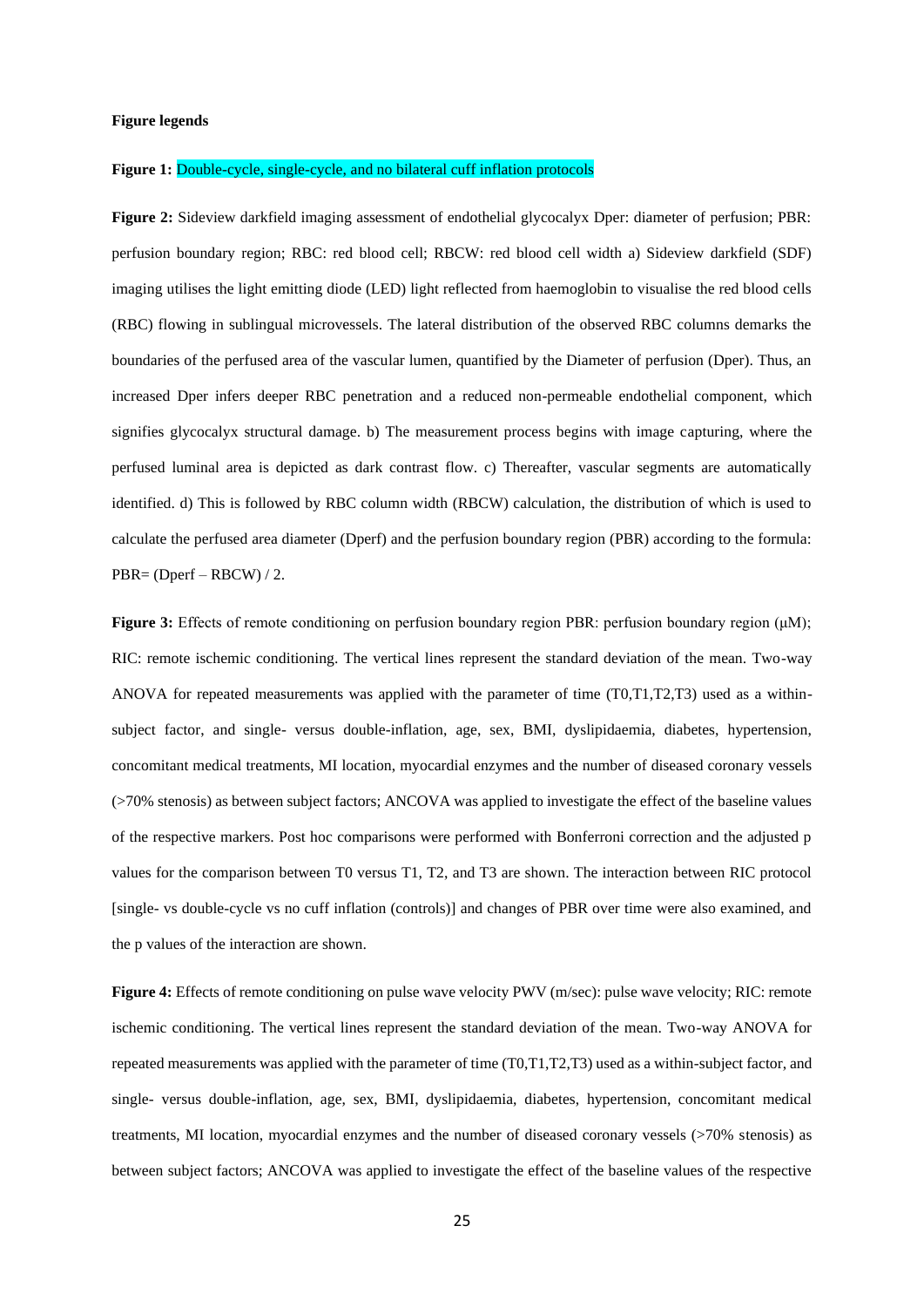markers. Post hoc comparisons were performed with Bonferroni correction and the adjusted p values for the comparison between T0 versus T1, T2 and T3 are shown. adjusted p values are shown. The interaction between RIC protocol [single- vs double-cycle vs no cuff inflation (controls)] and changes of PBR over time were also examined, and the p values of the interaction are shown.

Figure 5: Effects of remote conditioning on serum malondialdehyde levels MDA: malondialdehyde (nmol/L); RIC: remote ischemic conditioning. The vertical lines represent the standard deviation of the mean. Two-way ANOVA for repeated measurements was applied with the parameter of time (T0,T1,T2,T3) used as a withinsubject factor, and single- versus double-inflation, age, sex, BMI, dyslipidaemia, diabetes, hypertension, concomitant medical treatments, MI location, myocardial enzymes and the number of diseased coronary vessels (>70% stenosis) as between subject factors; ANCOVA was applied to investigate the effect of the baseline values of the respective markers. The interaction between RIC protocol [single- vs double-cycle vs no cuff inflation (controls)] and changes of PBR over time were also examined, and the p values of the interaction are shown.

**Figure 6**: Effects of remote post-conditioning in miR-144 expression RIC: remote ischemic conditioning. The fold change in expression level compared to the housekeeping gene, U6sn, was calculated using the 2−ΔΔCt method. The vertical lines represent the standard deviation of the mean. Two-way ANOVA for repeated measurements was applied with the parameter of time (T0, T3) used as a within-subject factor, and single- versus double-inflation, age, sex, BMI, dyslipidaemia, diabetes, hypertension, concomitant medical treatments, MI location, myocardial enzymes and the number of diseased coronary vessels ( $>70\%$  stenosis) as between subject factors; ANCOVA was applied to investigate the effect of the baseline values of the respective markers. The adjusted p values for the comparison between T0 and T3 are shown. The interaction between RIC protocol [singlevs double-cycle vs no cuff inflation (controls)] and changes of PBR over time were also examined, and the p values of the interaction are shown.

Figure 7: Effects of remote conditioning on LV remodelling LV: left ventricular, LVEDV: left ventricular enddiastolic volume, LVESV: left ventricular end-systolic volume, RIC: remote ischemic conditioning. The vertical lines represent the standard deviation of the mean. Two-way ANOVA for repeated measurements was applied with the parameter of time (baseline, 1 year follow-up) used as a within-subject factor, and single- versus doubleinflation, age, sex, BMI, dyslipidaemia, diabetes, hypertension, concomitant medical treatments, MI location, myocardial enzymes and the number of diseased coronary vessels (>70% stenosis) as between subject factors;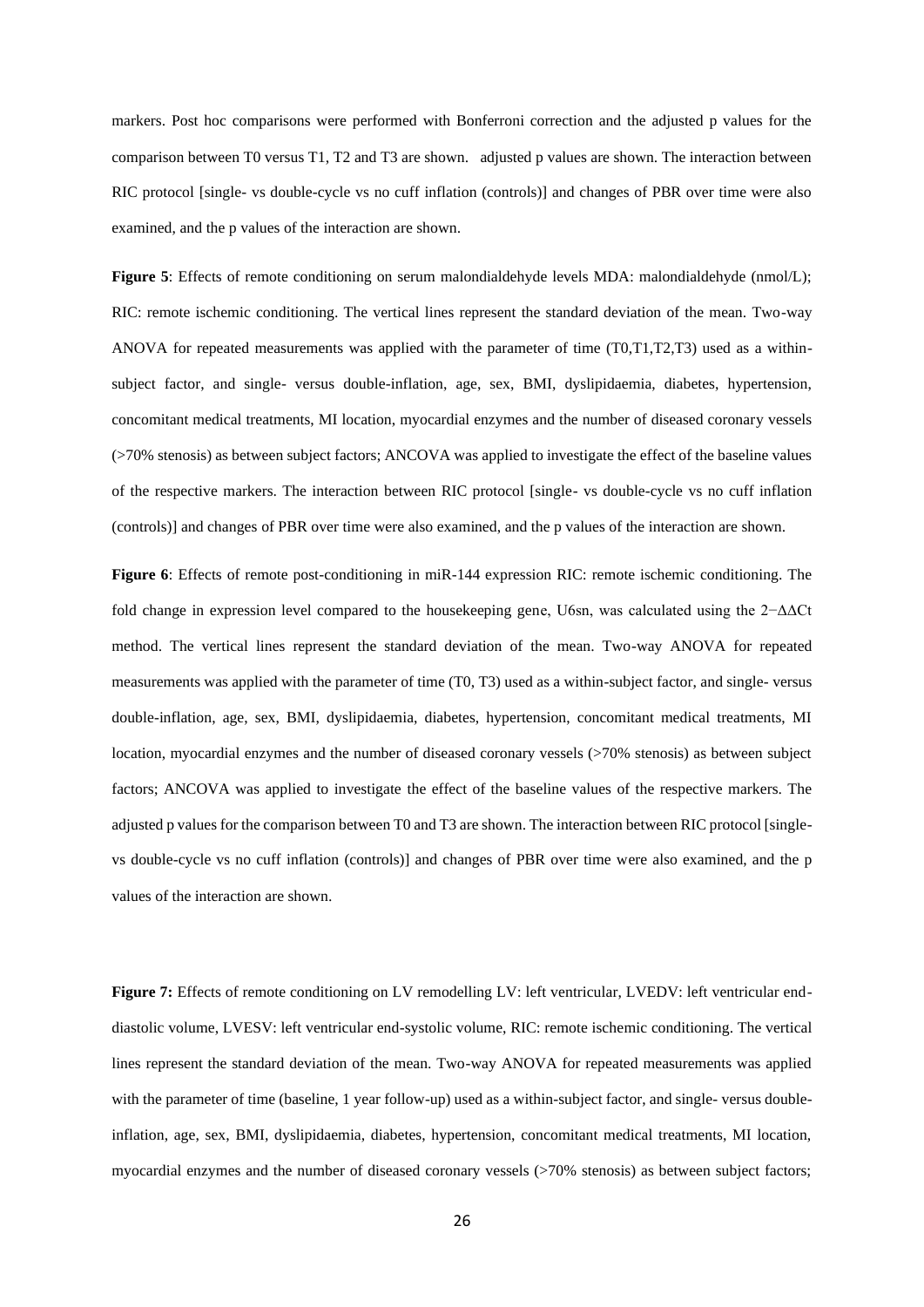ANCOVA was applied to investigate the effect of the baseline values of the respective markers. The interaction between RIC protocol [single- vs double-cycle vs no cuff inflation (controls)] and changes of PBR over time were also examined, and the p values of the interaction are shown.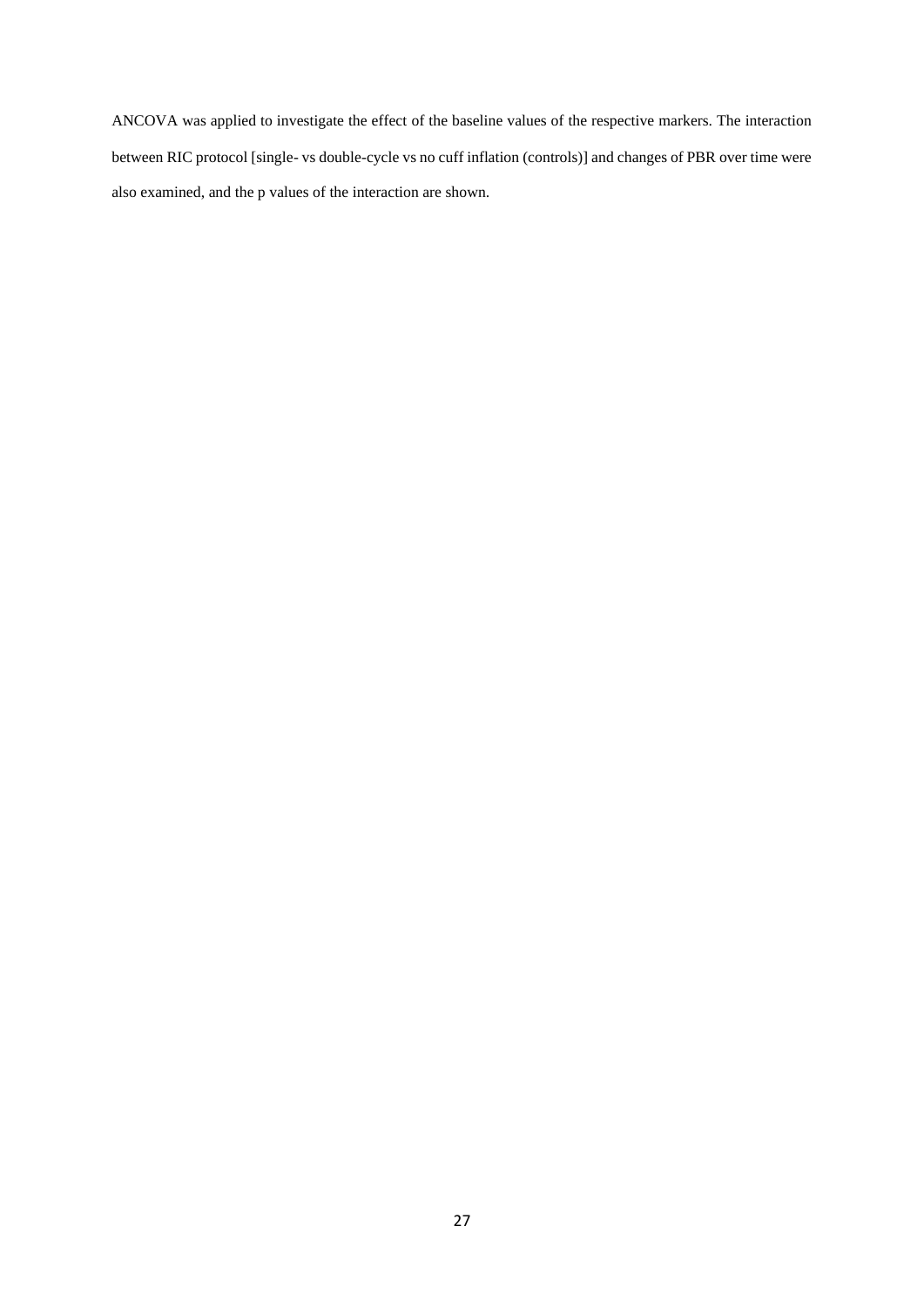# **Table 1:** Baseline patient characteristics

| <b>Patient characteristics</b> | <b>Single-cycle RIC</b> | <b>Double-cycle RIC</b> | <b>Control</b>    | p-value |
|--------------------------------|-------------------------|-------------------------|-------------------|---------|
|                                | $(n=90)$                | $(n=90)$                | $(n=90)$          |         |
| Age (years)                    | $53 + 16$               | $54 \pm 16$             | $52 + 16$         | 0.70    |
| Sex (Male %)                   | 72 (80%)                | 73(82%)                 | 75 (83%)          | 0.69    |
| $\mathop{\rm BMI}\nolimits$    | $27 + 4$                | $27 + 5$                | $27 + 5$          | 0.72    |
| Hypertension                   | 24 (27%)                | 26 (29%)                | 27 (30%)          | 0.70    |
| Diabetes mellitus              | 15 (17%)                | 15 (17%)                | 16 (18%)          | 0.74    |
| Dyslipidemia                   | 21 (24%)                | 23 (26%)                | 22 (25%)          | 0.69    |
| Smoking                        | 47 (53%)                | 49 (55%)                | 51 (56%)          | 0.60    |
| 1 vessel disease               | 38 (42%)                | 41 (46%)                | 40 (44%)          | 0.50    |
| 2 vessel disease               | 41 (46%)                | 40 (44%)                | 42 (47%)          | 0.31    |
| 3 vessel disease               | 11 (12%)                | $9(10\%)$               | 8 (9%)            | 0.22    |
| Infarct related artery         |                         |                         |                   |         |
| <b>LAD</b>                     | 42 (47%)                | 43 (48%)                | 41 (46%)          | 0.40    |
| Cx                             | 23 (25%)                | 22 (24%)                | 21 (23%)          | 0.41    |
| <b>RCA</b>                     | 25 (28%)                | 25 (28%)                | 28 (31%)          | 0.21    |
| hs-Troponin (ng/mL)            | 3843 [991-9338]         | 3926 [600-10000]        | 3890 [832-        | 0.31    |
|                                |                         |                         | 10000]            |         |
| Symptom to balloon time        | 179 [133-280]           | 181 [131-279]           | 180 [135-278]     | 0.12    |
| (min)                          |                         |                         |                   |         |
| First medical contact to       | 104 [80-130]            | 102 [79-131]            | 105 [82-129]      | 0.18    |
| balloon time (min)             |                         |                         |                   |         |
| WBC (/mcL)                     | 8.790±2.577             | $8.540 \pm 2.588$       | $8.680 \pm 2.592$ | 0.20    |
| $CRP$ (mg/L)                   | $191 \pm 3$             | $170 + 4$               | $185 + 4$         | 0.30    |
| EF(%)                          | $44 + 13$               | $46 + 14$               | $46 + 10$         | 0.50    |
| Systolic BP (mmHg)             | $121 \pm 18$            | $120 + 17$              | $122 \pm 19$      | 0.70    |
| Diastolic BP (mmHg)            | $78 + 15$               | $79 + 14$               | $80 + 14$         | 0.77    |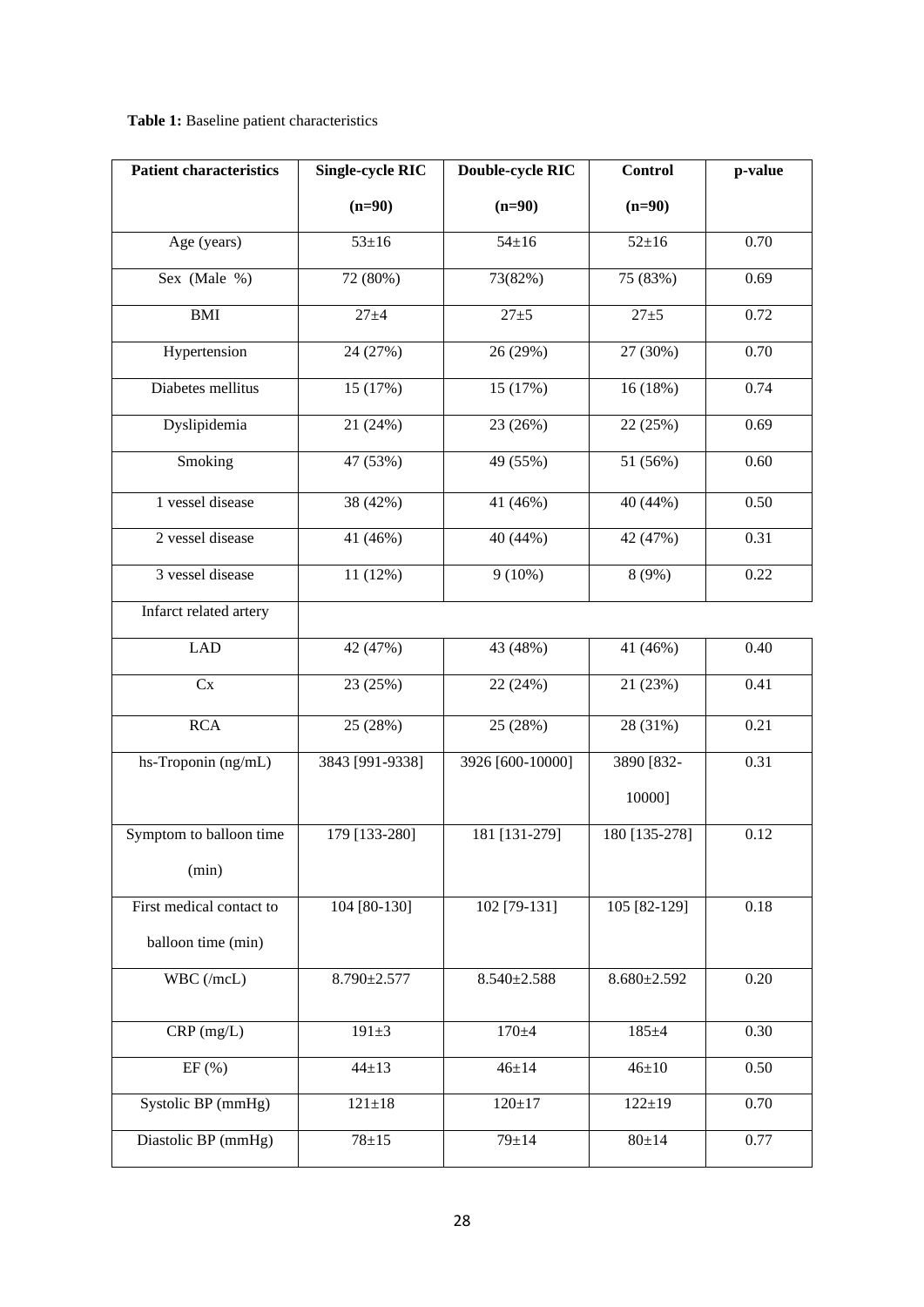control: no inflation; BMI: body mass index; BP: blood pressure; CRP: C-reactive protein; Cx: circumflex artery; EF: ejection fraction; hs-Troponin: high sensitivity Troponin; LAD: left anterior descending artery; RCA: right coronary artery; RIC: remote ischemic conditioning; WBC: white blood cells count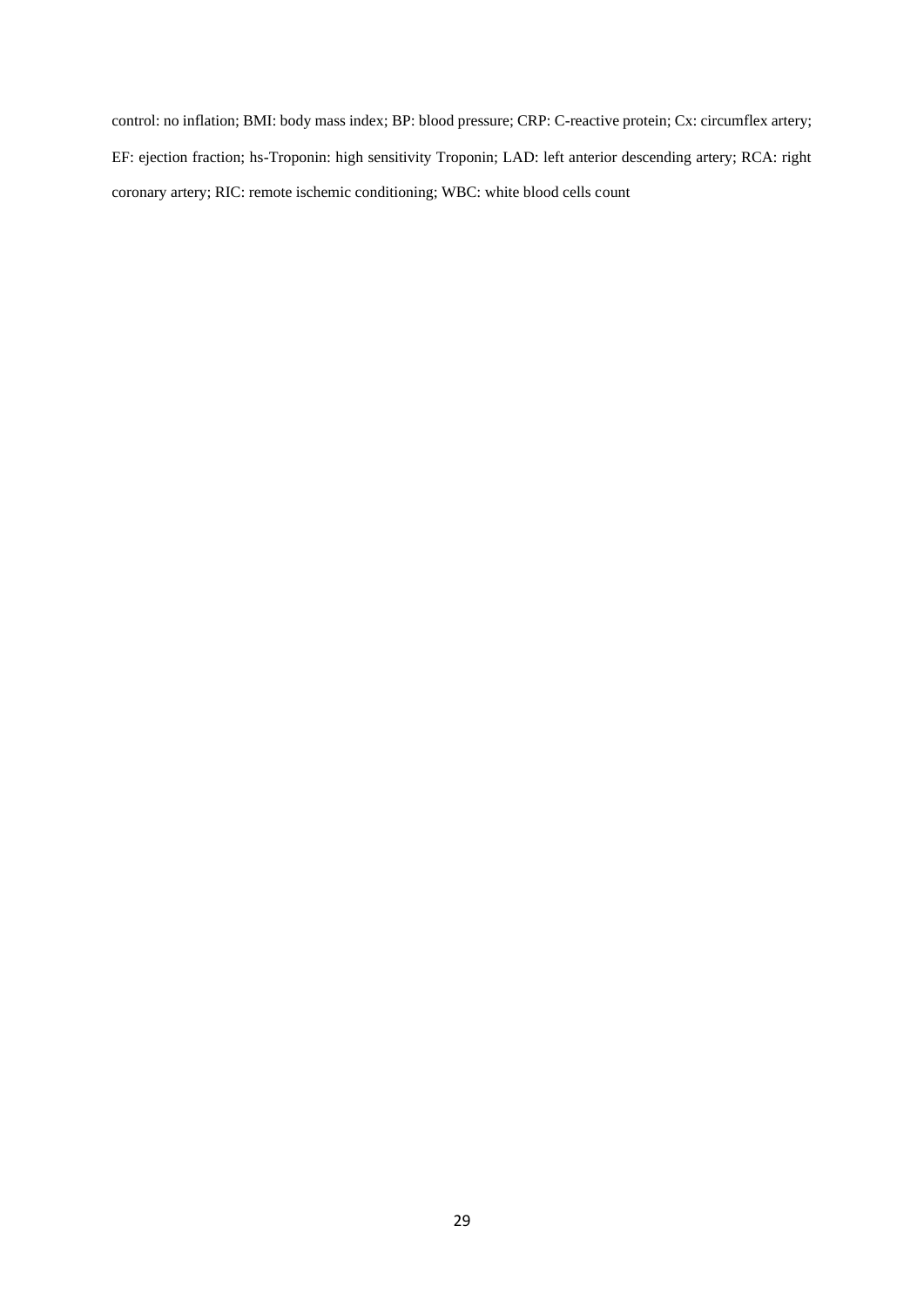| Table 2: Effects of RIC on endothelial glycocalyx integrity and aortic stiffness |  |
|----------------------------------------------------------------------------------|--|
|----------------------------------------------------------------------------------|--|

| <b>Vascular</b> | Group   | T0              | T1               | T <sub>2</sub>   | T <sub>3</sub>     |
|-----------------|---------|-----------------|------------------|------------------|--------------------|
| assessment      |         |                 |                  |                  |                    |
| PBR $(\mu m)$   | Single  | $2.31 \pm 0.05$ | $2.05 \pm 0.04*$ | $2.06 \pm 0.06*$ | $2.06 \pm 0.05*$   |
|                 | Double  | $2.34 \pm 0.04$ | $2.04 \pm 0.06*$ | $2.19 \pm 0.05*$ | $2.21 \pm 0.06*$   |
|                 | Control | $2.32 \pm 0.07$ | $2.32 \pm 0.08$  | $2.31 \pm 0.1$   | $2.32 \pm 0.09$    |
| PWV(m/s)        | Single  | $12.09 \pm 0.6$ | $11.54 \pm 0.7*$ | $11.39 \pm 0.7*$ | $11.71 \pm 0.65$ * |
|                 | Double  | $12.06 \pm 0.5$ | $11.57 \pm 0.6$  | $11.37 \pm 0.7*$ | $13.8 \pm 0.7$ *   |
|                 | Control | $11.7 \pm 0.8$  | $11.6 \pm 1$     | $11.6 \pm 1$     | $11.7 \pm 1.5$     |

PBR: perfusion boundary region; PWV: pulse wave velocity; T0: baseline; T1: after first cuff inflation; T2: after second inflation (or omission of 2nd inflation); T3: 20 min after second (or omission) inflation; controls=no inflation; \*: p<0.05 for comparison with T0; ¶: p<0.05 for single- vs double-cycle protocol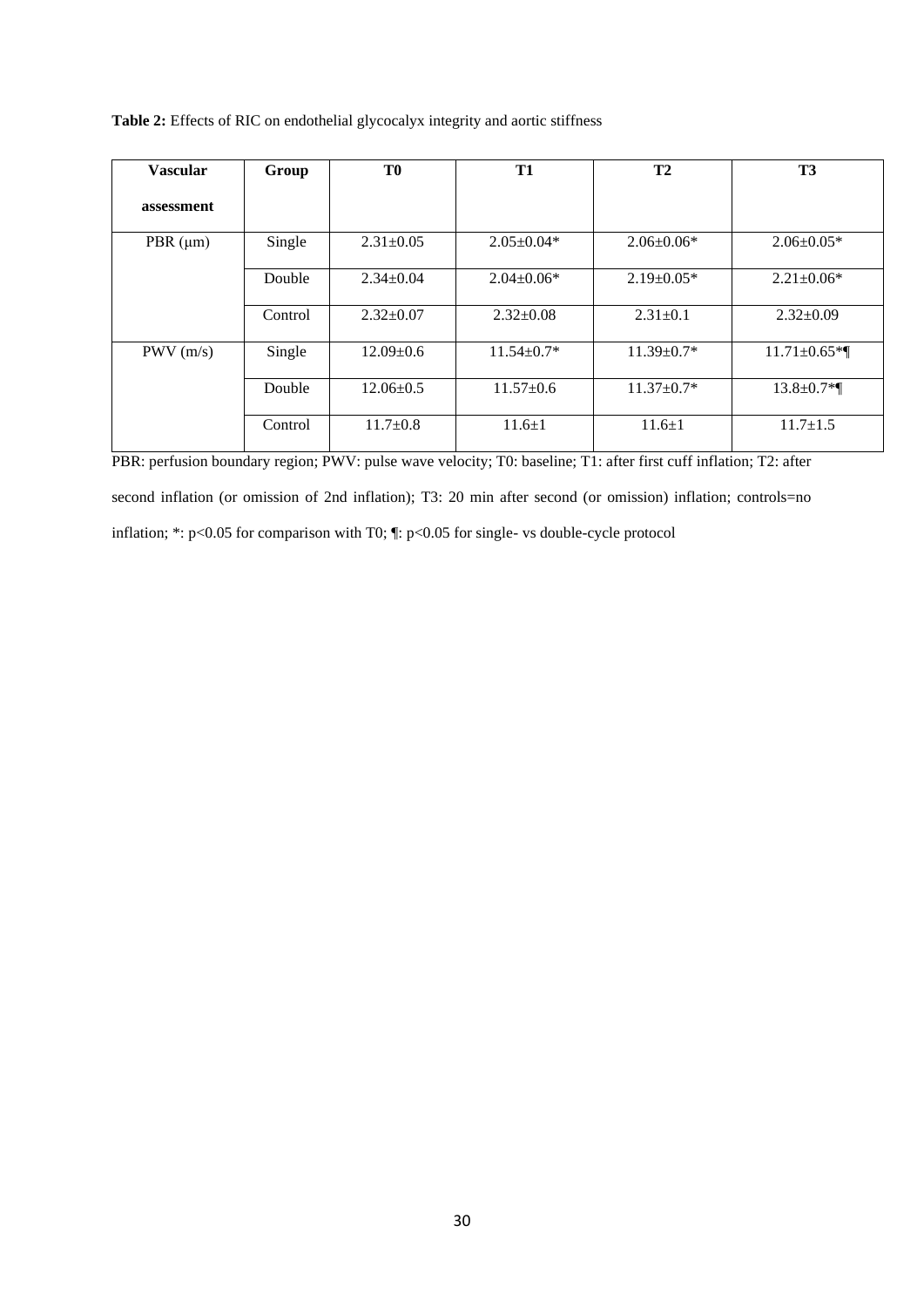**Table 3:** Effects of RIC on oxidative stress, cumulative nitrate-nitrite levels, and miRs expression

| <b>Biochemical</b> | Group   | T <sub>0</sub>   | <b>T3</b>        |
|--------------------|---------|------------------|------------------|
| assessment         |         |                  |                  |
| MDA (nmol/L)       | Single  | $2.57 \pm 0.16$  | $2.08 \pm 0.14*$ |
|                    | Double  | $2.61 \pm 0.15$  | $2.13 \pm 0.15*$ |
|                    | Control | $2.5 \pm 0.29$   | $2.5 \pm 0.18$   |
| NOx (µmol/L)       | Single  | $8.25 \pm 1.18$  | $11.1 \pm 2*$    |
|                    | Double  | $10.79 \pm 1.18$ | 8.91 $\pm 2$ *   |
|                    | Control | $9.5 \pm 1$      | $9.4 \pm 0.8$    |
| IL-6 $(pg/ml)$     | Single  | $6.55 \pm 4.02$  | $6.78 \pm 4.21$  |
|                    | Double  | $6.61 \pm 4.18$  | $6.58 + 4.5$     |
|                    | Control | $6.54 \pm 4.26$  | $6.63{\pm}4.19$  |
| miR-144(/U6sn)     | Single  | $7.4 \pm 0.7$    | 55.9±0.8*¶       |
|                    | Double  | $7.65 \pm 0.5$   | 39.87±0.7*¶      |
|                    | Control | $5 \pm 0.6$      | $4.8 + 0.5$      |
| $miR-150/(U6sn)$   | Single  | $1.8 + 0.8$      | $3.4 \pm 0.9*$   |
|                    | Double  | $2.05 \pm 0.5$   | $3.53 \pm 0.6*$  |
|                    | Control | $1.7 + 0.6$      | $3.1 \pm 1.8$    |
| miR-499(/U6sn)     | Single  | $1.6 + 0.4$      | $3.5 \pm 0.4*$   |
|                    | Double  | $1.72 \pm 0.5$   | $2.96 \pm 0.4*$  |
|                    | Control | $1.4 \pm 0.3$    | $1.8 + 0.3$      |
| $miR-21/(U6sn)$    | Single  | $1.2 \pm 0.3$    | $2.1 \pm 0.3*$   |
|                    | Double  | $1.28 \pm 0.4$   | $2.18 \pm 0.5*$  |
|                    | Control | $1.1 \pm 0.3$    | $1.3 \pm 0.3$    |
| $m$ iR-208(/U6sn)  | Single  | $1.9 \pm 0.5$    | $2.4 \pm 0.4*$   |
|                    | Double  | $1.99 \pm 0.4$   | $2.36 \pm 0.4*$  |
|                    | Control | $1.8 + 0.4$      | $2 \pm 0.3$      |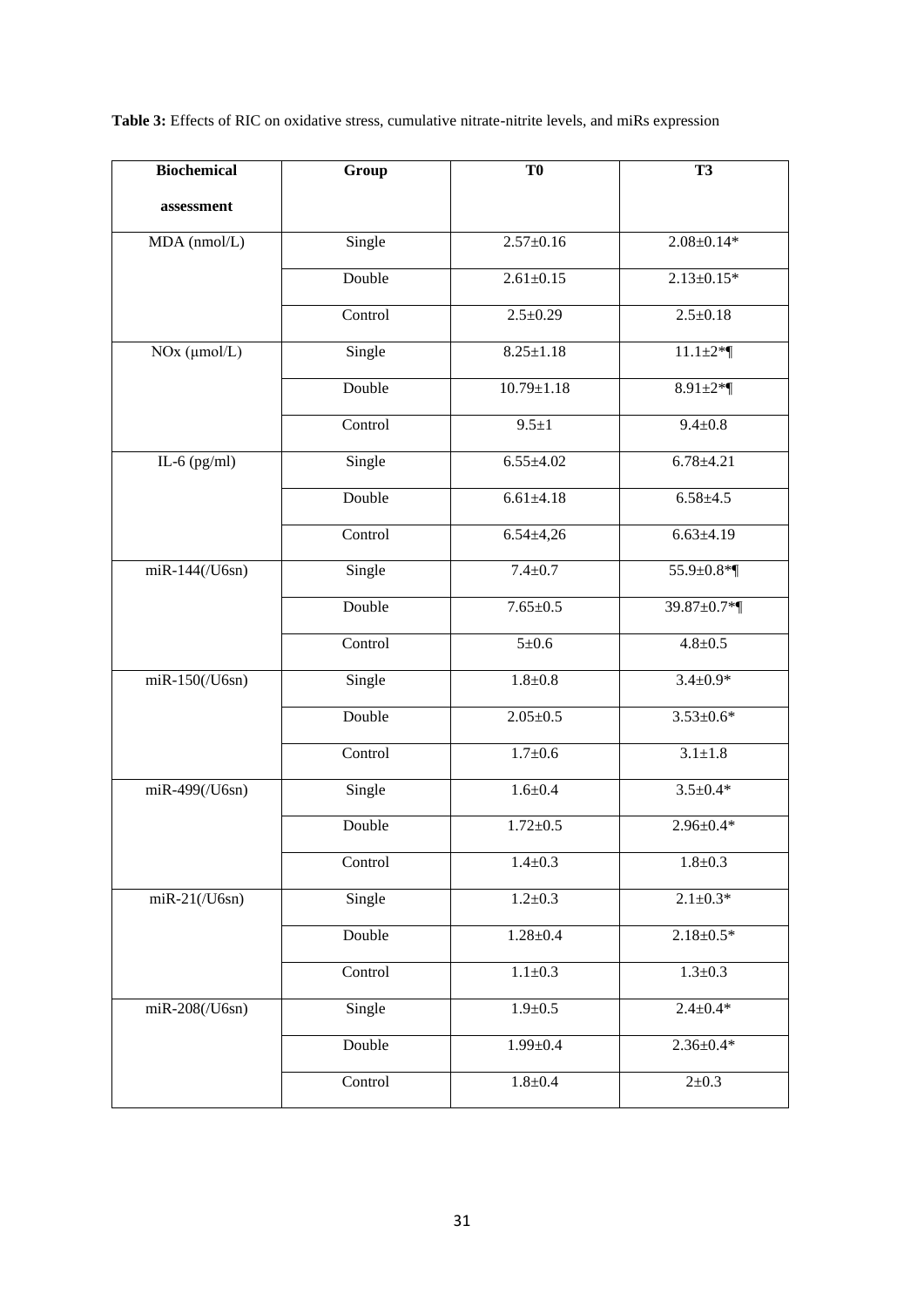T0: baseline; T3: 20 min after second (or omission of 2nd) inflation IL-6: interleukin-6; MDA: malondialdehyde; NOx: nitrate-nitrite; \*: p<0.05 for baseline vs T3; ¶: p<0.05 for single- vs double-cycle protocol